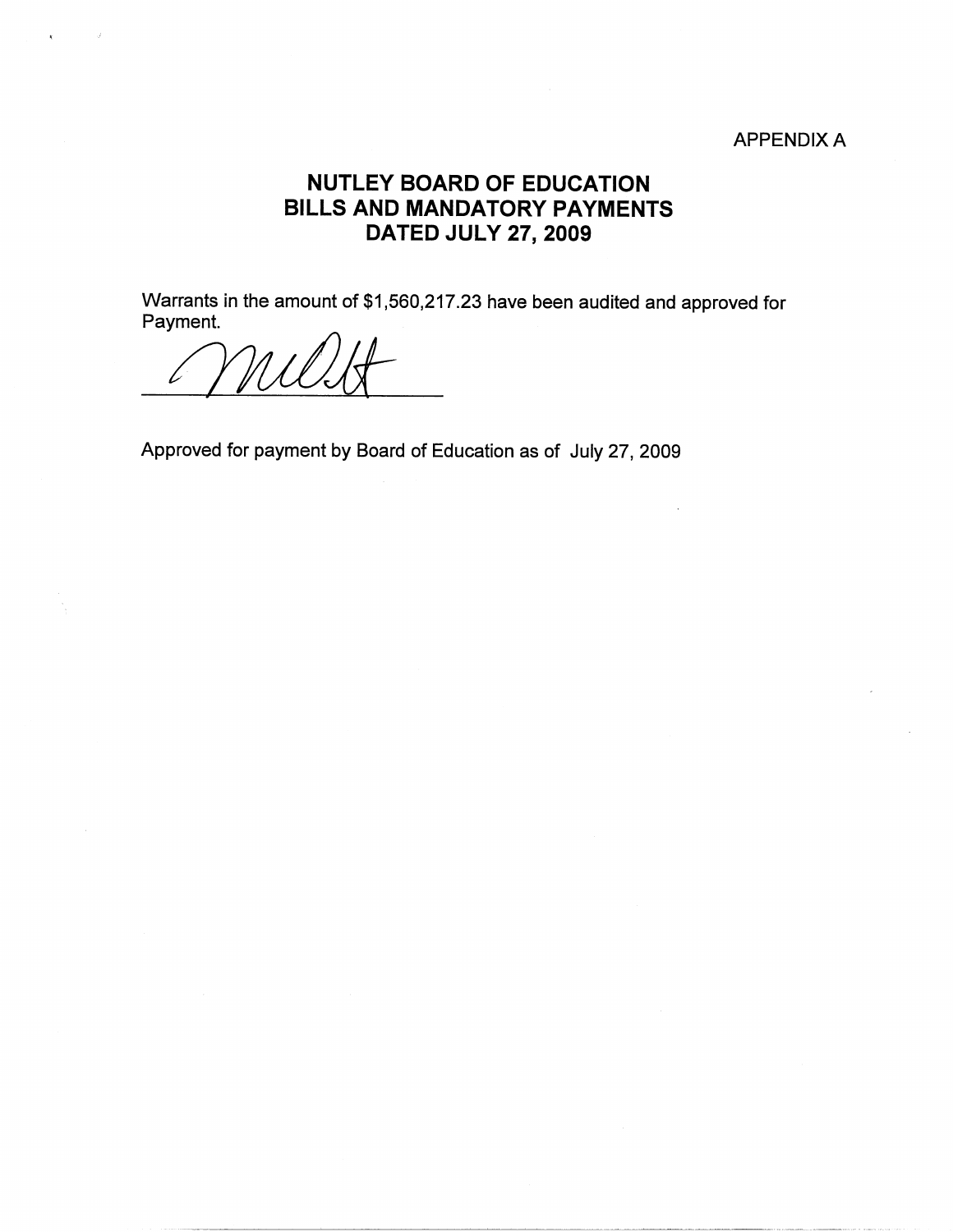| <b>Check Journal</b>        |               |                                                | <b>Nutley Board of Education</b> |                                                | Page 1 of 15           |
|-----------------------------|---------------|------------------------------------------------|----------------------------------|------------------------------------------------|------------------------|
| <b>Rec and Unrec checks</b> |               |                                                | <b>Hand and Machine checks</b>   |                                                | 07/24/09 10:16         |
| Starting date 7/1/2009      |               |                                                | <b>Ending date 7/27/2009</b>     | Text 7/27/2009                                 |                        |
| Cknum                       | Date          | <b>Rec date Vcode</b>                          |                                  | Vendor name                                    | <b>Check amount</b>    |
| 080400 H 07/06/09           |               | <b>NBED</b>                                    |                                  | NBOE EXT DAY PETTY CASH/M.CERVASIO             | \$500.00               |
| 0JO001                      | 07/06/09      |                                                |                                  |                                                | \$500.00               |
|                             | $55-01 -$     | $\sim$ $ \sim$                                 | 103/101                          | 07/06/09                                       | \$500.00               |
| 080401 H 07/06/09           |               | <b>BOET</b>                                    |                                  | TRANSP. PETTY CASH/P.HOLLYWOOD,TRUSTEE         | \$400.00               |
| 0JO002                      | 07/06/09      |                                                |                                  |                                                | \$400.00               |
|                             | $10-03 - - -$ |                                                | 103/101                          | 07/06/09                                       | \$400.00               |
| 080402 H 07/06/09           |               | TPC1                                           |                                  | TECHNOLOGY PETTY CASH/I. VIEMEISTER, TRU       | \$300.00               |
| 0JO003                      | 07/06/09      |                                                |                                  |                                                | \$300.00               |
|                             | $10 - 03 -$   | $\sim$ $\sim$ $\sim$                           | 103/101                          | 07/06/09                                       | \$300.00               |
| 080403 H 07/06/09           |               | <b>BOEP</b>                                    |                                  | <b>BOE PETTY CASH/MICHAEL DE VITA, TRUSTEE</b> | \$300.00               |
| 0JO004                      | 07/06/09      |                                                |                                  |                                                | \$300.00               |
|                             | $10-03 - - -$ |                                                | 103/101                          | 07/06/09                                       | \$300.00               |
| 080404 H 07/06/09           |               | <b>BEE</b>                                     |                                  | BD OF ED EMPLOYEES' PENSION FD ESSEX CO        | \$14,349.00            |
| 000210                      | 07/01/09      |                                                | <b>ESSEX COUNTY PENSION FUND</b> |                                                | \$14,349.00            |
|                             |               | 11-999-291-241-00-243                          |                                  | 07/06/09                                       | \$14,349.00            |
| 080405 H 07/07/09           |               | <b>HBCB</b>                                    | <b>HORIZON BLUE CROSS</b>        |                                                | \$702,046.80           |
| 000211                      | 07/01/09      |                                                | <b>HEALTH / DENTAL BENEFITS</b>  |                                                | \$702,046.80           |
|                             |               | 11-999-291-270-00-291                          | 7/15                             | 07/07/09                                       | \$661,598.61           |
|                             |               | 11-999-291-270-00-292                          | 7/15                             | 07/07/09                                       | \$23,861.14            |
|                             |               | 50-910-310-290-00-291                          | 7/15                             | 07/07/09                                       | \$13,821.44            |
|                             |               | 50-910-310-290-00-292                          | 7/15                             | 07/07/09                                       | \$477.14               |
|                             |               | 55-990-320-290-00-000                          | 7/15                             | 07/07/09                                       | \$2,224.82             |
|                             |               | 55-990-320-290-00-292                          | 7/15                             | 07/07/09                                       | \$63.65                |
| 080406 H 07/07/09           |               | <b>BSI2</b>                                    | <b>BENECARD SERVICES, INC.</b>   |                                                | \$10,187.40            |
| 000208                      | 07/01/09      |                                                | <b>PRESCRIPTION PREMIUMS</b>     |                                                | \$10,187.40            |
|                             |               | 11-999-291-270-00-293                          | <b>JULY</b>                      | 07/07/09                                       | \$9,897.40             |
|                             |               | 50-910-310-290-00-293                          | <b>JULY</b>                      | 07/07/09                                       | \$290.00               |
| 080407 H                    | 07/07/09      | <b>IHS</b>                                     |                                  | <b>INTERNATIONAL HEALTHCARE SERVICES</b>       | \$119.52               |
| 000207                      |               | 07/01/09 DENTAL PREMIUMS                       |                                  |                                                | \$119.52               |
|                             |               | 11-999-291-270-00-292                          | <b>JULY</b>                      | 07/07/09                                       | \$119.52               |
| 080408 H                    | 07/01/09      | <b>PAY</b>                                     | <b>B.O.E. SALARY ACCOUNT</b>     |                                                | \$21,435.12            |
| 009000                      | 07/01/09      |                                                | 2009-2010 SALARY ACCOUNT         |                                                | \$21,435.12            |
|                             |               | 11-110-100-101-00-016                          | *9PR406                          | 07/01/09                                       | \$525.00               |
|                             |               | 11-120-100-101-00-016                          | *9PR406                          | 07/01/09                                       | \$1,854.00             |
|                             |               | 11-130-100-101-00-016                          | *9PR406                          | 07/01/09                                       | \$1,443.00             |
|                             |               | 11-130-100-101-00-020                          | *9PR406                          | 07/01/09                                       | \$419.68               |
|                             |               | 11-140-100-101-00-016                          | *9PR406                          | 07/01/09                                       | \$4,396.00             |
|                             |               | 11-140-100-101-00-020                          | *9PR406                          | 07/01/09                                       | \$394.17               |
|                             |               | 11-150-100-101-00-000<br>11-204-100-101-00-016 | *9PR406<br>*9PR406               | 07/01/09<br>07/01/09                           | \$1,135.68<br>\$150.00 |
|                             |               | 11-204-100-106-00-016                          | *9PR406                          | 07/01/09                                       | \$156.30               |
|                             |               | 11-213-100-101-00-016                          | *9PR406                          | 07/01/09                                       | \$870.00               |
|                             |               | 11-214-100-101-00-016                          | *9PR406                          | 07/01/09                                       | \$150.00               |
|                             |               | 11-214-100-106-00-016                          | *9PR406                          | 07/01/09                                       | \$125.30               |
|                             |               | 11-240-100-101-00-016                          | *9PR406                          | 07/01/09                                       | \$645.00               |
|                             |               | 11-999-213-100-00-016                          | *9PR406                          | 07/01/09                                       | \$200.00               |
|                             |               | 11-999-217-100-00-016                          | *9PR406                          | 07/01/09                                       | \$41.42                |
|                             |               | 11-999-221-105-10-016                          | *9PR406                          | 07/01/09                                       | \$174.21               |
|                             |               | 11-999-230-100-17-016                          | *9PR406                          | 07/01/09                                       | \$338.17               |

 $\sim 10^{-10}$ 

 $\mathcal{A}^{\mathcal{A}}$ 

 $\mathcal{A}$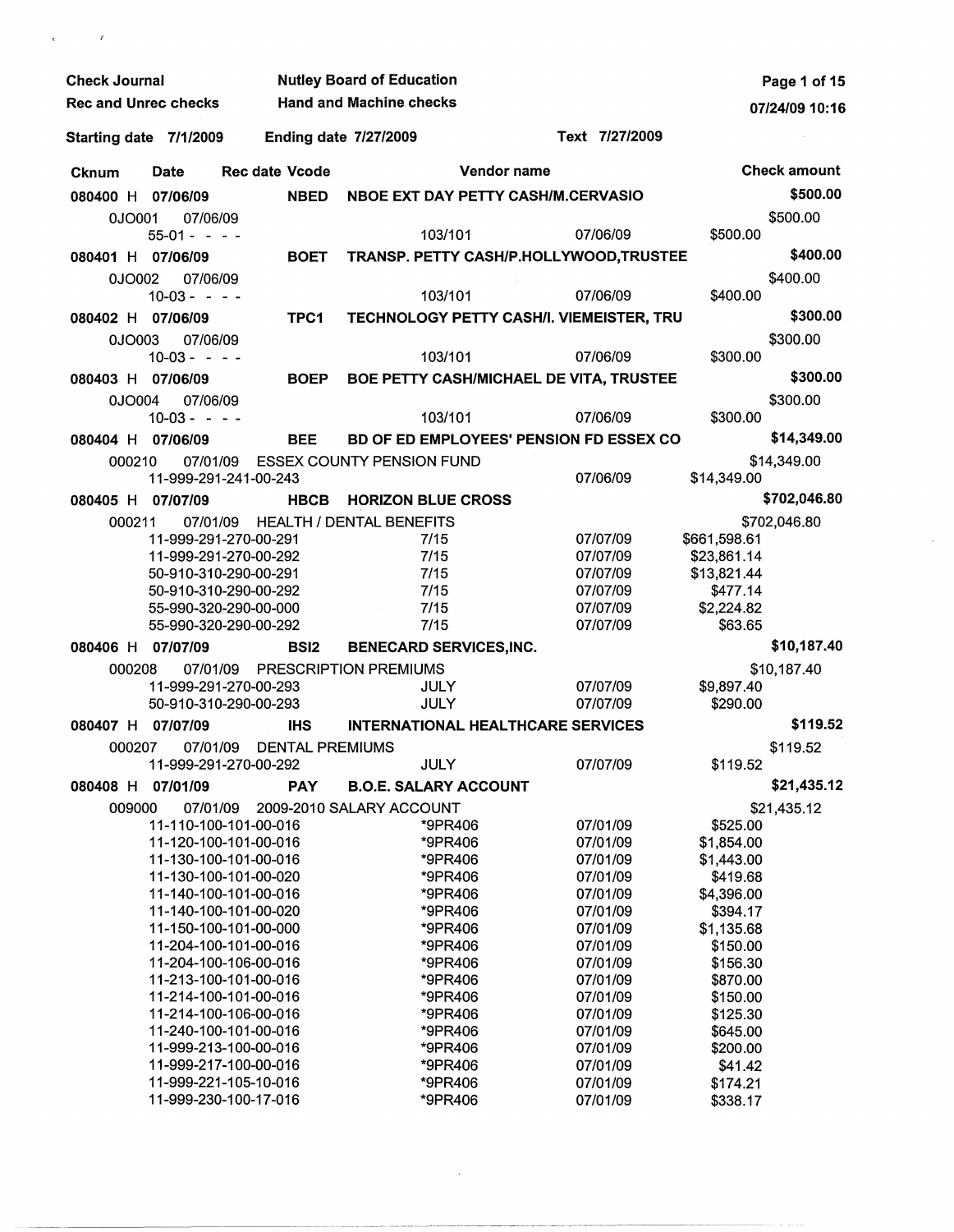| <b>Check Journal</b>        |             |                                                | <b>Nutley Board of Education</b>         | Page 2 of 15         |                          |
|-----------------------------|-------------|------------------------------------------------|------------------------------------------|----------------------|--------------------------|
| <b>Rec and Unrec checks</b> |             |                                                | <b>Hand and Machine checks</b>           |                      | 07/24/09 10:16           |
| Starting date 7/1/2009      |             |                                                | <b>Ending date 7/27/2009</b>             | Text 7/27/2009       |                          |
| <b>Cknum</b>                | <b>Date</b> | <b>Rec date Vcode</b>                          | Vendor name                              |                      | <b>Check amount</b>      |
| 080408 H                    | 07/01/09    | <b>PAY</b>                                     | <b>B.O.E. SALARY ACCOUNT</b>             |                      | \$21,435.12              |
| 009000                      | 07/01/09    |                                                | 2009-2010 SALARY ACCOUNT                 |                      | \$21,435.12              |
|                             |             | 11-999-251-100-00-017                          | *9PR406                                  | 07/01/09             | \$11.25                  |
|                             |             | 11-999-252-100-00-017                          | *9PR406                                  | 07/01/09             | \$992.00                 |
|                             |             | 11-999-262-100-00-000                          | *9PR406                                  | 07/01/09             | \$124.80                 |
|                             |             | 11-999-262-100-00-016                          | *9PR406                                  | 07/01/09             | \$813.15                 |
|                             |             | 11-999-262-100-00-029                          | *9PR406                                  | 07/01/09             | \$1,022.18               |
|                             |             | 11-999-262-100-00-030                          | *9PR406                                  | 07/01/09             | \$4,284.25               |
|                             |             | 11-999-262-100-21-000                          | *9PR406                                  | 07/01/09             | \$1,169.56               |
| 080409 H                    | 07/15/09    | <b>PAY</b>                                     | <b>B.O.E. SALARY ACCOUNT</b>             |                      | \$287,815.01             |
| 009000                      | 07/01/09    |                                                | 2009-2010 SALARY ACCOUNT                 |                      | \$287,815.01             |
|                             |             | 11-204-100-106-00-000                          | *9PR407                                  | 07/15/09             | \$306.20                 |
|                             |             | 11-214-100-101-50-000                          | *9PR407                                  | 07/15/09             | \$10,476.68              |
|                             |             | 11-214-100-103-50-000                          | *9PR407                                  | 07/15/09             | \$3,000.00               |
|                             |             | 11-214-100-106-50-000                          | *9PR407                                  | 07/15/09<br>07/15/09 | \$6,750.00               |
|                             |             | 11-214-200-104-50-000<br>11-214-213-100-50-000 | *9PR407<br>*9PR407                       | 07/15/09             | \$3,975.00<br>\$2,475.00 |
|                             |             | 11-214-216-100-50-000                          | *9PR407                                  | 07/15/09             | \$2,475.00               |
|                             |             | 11-800-330-100-00-000                          | *9PR407                                  | 07/15/09             | \$144.61                 |
|                             |             | 11-999-218-105-00-000                          | *9PR407                                  | 07/15/09             | \$6,418.76               |
|                             |             | 11-999-219-104-50-000                          | *9PR407                                  | 07/15/09             | \$11,062.60              |
|                             |             | 11-999-221-105-10-000                          | *9PR407                                  | 07/15/09             | \$5,582.08               |
|                             |             | 11-999-221-105-10-016                          | *9PR407                                  | 07/15/09             | \$173.53                 |
|                             |             | 11-999-222-100-26-000                          | *9PR407                                  | 07/15/09             | \$1,834.79               |
|                             |             | 11-999-230-100-16-000                          | *9PR407                                  | 07/15/09             | \$306.38                 |
|                             |             | 11-999-230-100-17-000                          | *9PR407                                  | 07/15/09             | \$19,829.08              |
|                             |             | 11-999-230-100-17-016                          | *9PR407                                  | 07/15/09             | \$195.68                 |
|                             |             | 11-999-240-103-00-000                          | *9PR407                                  | 07/15/09             | \$22,635.56              |
|                             |             | 11-999-240-104-00-000                          | *9PR407                                  | 07/15/09             | \$9,869.17               |
|                             |             | 11-999-240-105-00-000                          | *9PR407                                  | 07/15/09             | \$11,901.89              |
|                             |             | 11-999-251-100-00-000                          | *9PR407                                  | 07/15/09             | \$26,189.35              |
|                             |             | 11-999-252-100-00-000                          | *9PR407                                  | 07/15/09             | \$8,854.16               |
|                             |             | 11-999-261-100-00-000                          | *9PR407                                  | 07/15/09             | \$20,029.83              |
|                             |             | 11-999-262-100-00-000                          | *9PR407                                  | 07/15/09             | \$65,420.94              |
|                             |             | 11-999-262-100-00-016                          | *9PR407                                  | 07/15/09             | \$1,940.70               |
|                             |             | 11-999-262-100-00-029                          | *9PR407                                  | 07/15/09             | \$1,382.55               |
|                             |             | 11-999-262-100-00-030<br>11-999-262-100-21-000 | *9PR407<br>*9PR407                       | 07/15/09<br>07/15/09 | \$7,190.00<br>\$271.26   |
|                             |             | 11-999-262-100-22-000                          | *9PR407                                  | 07/15/09             | \$208.33                 |
|                             |             | 11-999-270-108-00-000                          | *9PR407                                  | 07/15/09             | \$11,864.34              |
|                             |             | 11-999-270-109-00-000                          | *9PR407                                  | 07/15/09             | \$2,237.98               |
|                             |             | 11-999-270-109-27-000                          | *9PR407                                  | 07/15/09             | \$1,426.50               |
|                             |             | 55-990-320-100-00-000                          | *9PR407                                  | 07/15/09             | \$15,861.34              |
|                             |             | 55-990-320-104-00-000                          | *9PR407                                  | 07/15/09             | \$3,791.67               |
|                             |             | 55-990-320-105-00-000                          | *9PR407                                  | 07/15/09             | \$1,666.67               |
|                             |             | 55-990-320-500-00-512                          | *9PR407                                  | 07/15/09             | \$67.38                  |
| 080410 H                    | 07/09/09    | <b>BOES</b>                                    | <b>BOARD OF EDUCATION SALARY ACCOUNT</b> |                      | \$19,911.14              |
| 000209                      | 07/01/09    | FICA & MEDC.TAXES                              |                                          |                      | \$19,911.14              |
|                             |             | 11-999-291-220-00-000                          | <b>JULY</b>                              | 07/09/09             | \$18,280.18              |
|                             |             | 55-990-320-220-00-000                          | <b>JULY</b>                              | 07/09/09             | \$1,630.96               |
|                             |             |                                                |                                          |                      |                          |

 $\hat{p}$  ,  $\hat{p}$  ,  $\hat{p}$ 

D).<br>D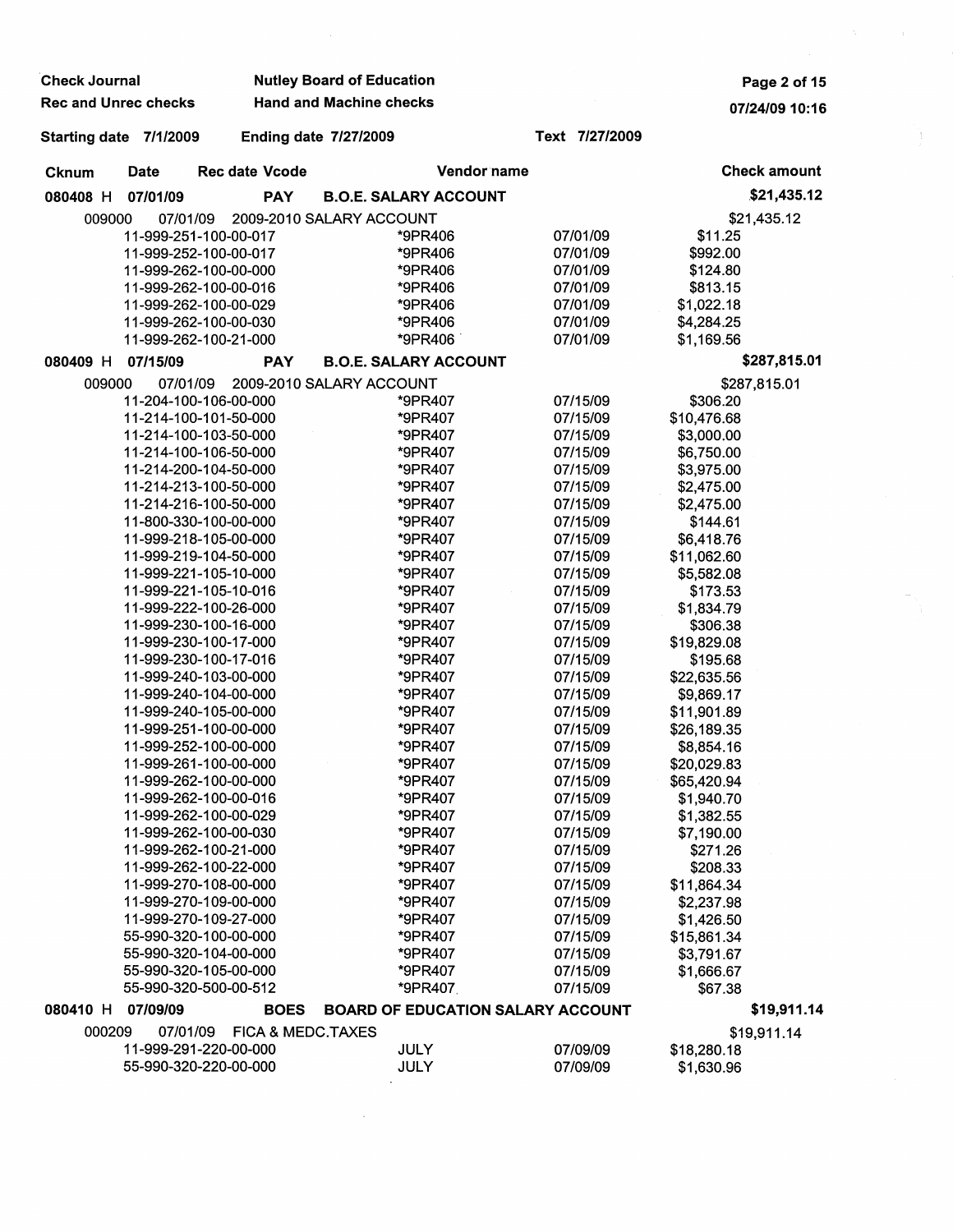| <b>Check Journal</b><br><b>Rec and Unrec checks</b> |                                   |                              | <b>Nutley Board of Education</b><br><b>Hand and Machine checks</b> |                |             | Page 3 of 15<br>07/24/09 10:16 |
|-----------------------------------------------------|-----------------------------------|------------------------------|--------------------------------------------------------------------|----------------|-------------|--------------------------------|
| Starting date 7/1/2009                              |                                   | <b>Ending date 7/27/2009</b> |                                                                    | Text 7/27/2009 |             |                                |
| <b>Cknum</b>                                        | Date                              | <b>Rec date Vcode</b>        | Vendor name                                                        |                |             | <b>Check amount</b>            |
| 080411 H 07/09/09                                   |                                   |                              | BOES BOARD OF EDUCATION SALARY ACCOUNT                             |                |             | \$3,914.61                     |
| 0JO005                                              | 07/09/09                          |                              |                                                                    |                |             | \$3,914.61                     |
|                                                     | $10-01 - - -$                     |                              | 141/101 7/15/09 PAY                                                | 07/09/09       | \$3,914.61  |                                |
| 080412<br>000005                                    | 07/10/09<br>07/01/09              | <b>LEASE AGREEMENT</b>       | <b>BANK BANC OF AMERICA</b>                                        |                |             | \$366.00<br>\$366.00           |
|                                                     | 11-999-240-500-01-440             |                              |                                                                    | 07/10/09       | \$366.00    |                                |
| 080413                                              | 07/10/09                          | CIT <sub>1</sub>             | CIT TECHNOLOGY FINANCIAL SERVICES, INC.                            |                |             | \$782.84                       |
| 000006                                              | 07/01/09                          | <b>LEASE AGREEMENT</b>       |                                                                    |                |             | \$386.72                       |
|                                                     | 11-999-240-500-01-440             |                              |                                                                    | 07/10/09       | \$386.72    |                                |
| 901066                                              | 07/01/08<br>11-999-221-500-10-440 |                              | RENTAL AGREEMENT/COST PER COPY                                     | 07/10/09       | \$396.12    | \$396.12                       |
| 080414                                              | 07/10/09                          | <b>DLLF</b>                  | DE LAGE LANDEN FINANCIAL SERVICES                                  |                |             | \$99.00                        |
| 000061                                              | 07/01/09                          | <b>LEASE AGREEMENT</b>       |                                                                    |                |             | \$99.00                        |
|                                                     | 11-999-240-500-06-440             |                              |                                                                    | 07/10/09       | \$99.00     |                                |
| 080415                                              | 07/10/09                          | GEC4                         | <b>GE CAPITAL</b>                                                  |                |             | \$835.00                       |
| 000007                                              | 07/01/09                          | <b>LEASE AGREEMENT</b>       |                                                                    |                |             | \$835.00                       |
|                                                     | 11-999-240-500-02-440             |                              |                                                                    | 07/10/09       | \$835.00    |                                |
| 080416                                              | 07/10/09                          | MUNI                         | <b>MUNICIPAL CAPITAL CORP.</b>                                     |                |             | \$802.00                       |
| 000009                                              | 07/01/09<br>11-999-240-500-02-440 | <b>LEASE AGREEMENT</b>       |                                                                    | 07/10/09       | \$643.00    | \$643.00                       |
| 000010                                              | 07/01/09                          | LEASE AGREEMENT              |                                                                    |                |             | \$159.00                       |
|                                                     | 11-999-251-592-00-440             |                              |                                                                    | 07/10/09       | \$159.00    |                                |
| 080417                                              | 07/27/09                          | ALS                          | <b>ACCREDITED LOCK SUPPLY CO.</b>                                  |                |             | \$315.20                       |
| 000625                                              | 07/08/09<br>30-999-403-610-00-000 |                              | REPAIR SUPPLIES - HIGH SCHOOL                                      |                |             | \$315.20                       |
| 080418                                              | 07/27/09                          | AS6                          | <b>ALLEGRO SCHOOL</b>                                              | 07/23/09       | \$315.20    | \$23,520.00                    |
| 000452                                              |                                   |                              | 07/01/09 TUITION NJ PRIV HANDICAP                                  |                | \$23,520.00 |                                |
|                                                     | 11-999-100-566-00-000             |                              |                                                                    | 07/14/09       | \$14,112.00 |                                |
|                                                     | 11-999-100-566-00-000             |                              |                                                                    | 07/14/09       | \$9,408.00  |                                |
| 080419                                              | 07/27/09                          | ASCD ASCD                    |                                                                    |                |             | \$219.00                       |
|                                                     | 11-999-230-890-17-000             |                              | 000334 07/01/09 SUPT OFFICE MISC EXPENSES                          | 07/14/09       |             | \$219.00                       |
| 080420                                              | 07/27/09                          |                              | ATRA ATRA JANITORIAL SUPPLY CO INC                                 |                | \$219.00    | \$14,670.50                    |
| 000328                                              |                                   |                              | 07/01/09 CLEANING SUPPLIES 09-10                                   |                | \$14,670.50 |                                |
|                                                     | 11-999-262-610-18-000             |                              |                                                                    | 07/23/09       | \$14,670.50 |                                |
| 080421                                              | 07/27/09                          |                              | BANK BANC OF AMERICA                                               |                |             | \$366.00                       |
|                                                     | 000005 07/01/09 LEASE AGREEMENT   |                              |                                                                    |                |             | \$366.00                       |
|                                                     | 11-999-240-500-01-440             |                              |                                                                    | 07/14/09       | \$366.00    |                                |
| 080422 07/27/09                                     |                                   |                              | <b>BRAD BRADLEY TIRE SERVICE</b>                                   |                |             | \$120.95                       |
| 000497                                              | 11-999-270-420-10-422             | 07/08/09 NEW TIRE BUS #56    |                                                                    | 07/14/09       | \$120.95    | \$120.95                       |
| 080423                                              | 07/27/09                          |                              | <b>CWS C WALTER SEARLE</b>                                         |                |             | \$880.00                       |
| 000471                                              |                                   | 07/01/09 BOND RENEWAL        |                                                                    |                |             | \$780.00                       |
|                                                     | 11-999-230-590-16-598             |                              |                                                                    | 07/15/09       | \$780,00    |                                |
| 000472                                              |                                   | 07/01/09 BOND RENEWAL        |                                                                    |                |             | \$100.00                       |
|                                                     | 11-999-230-590-16-598             |                              |                                                                    | 07/15/09       | \$100.00    |                                |

 $\hat{\mathbf{r}}$ 

 $\hat{\mathbf{r}}$ 

-------~---- ~~~~ ~-~-----------

 $\hat{p}$  and  $\hat{p}$  and  $\hat{p}$ 

 $\sim 10^{-10}$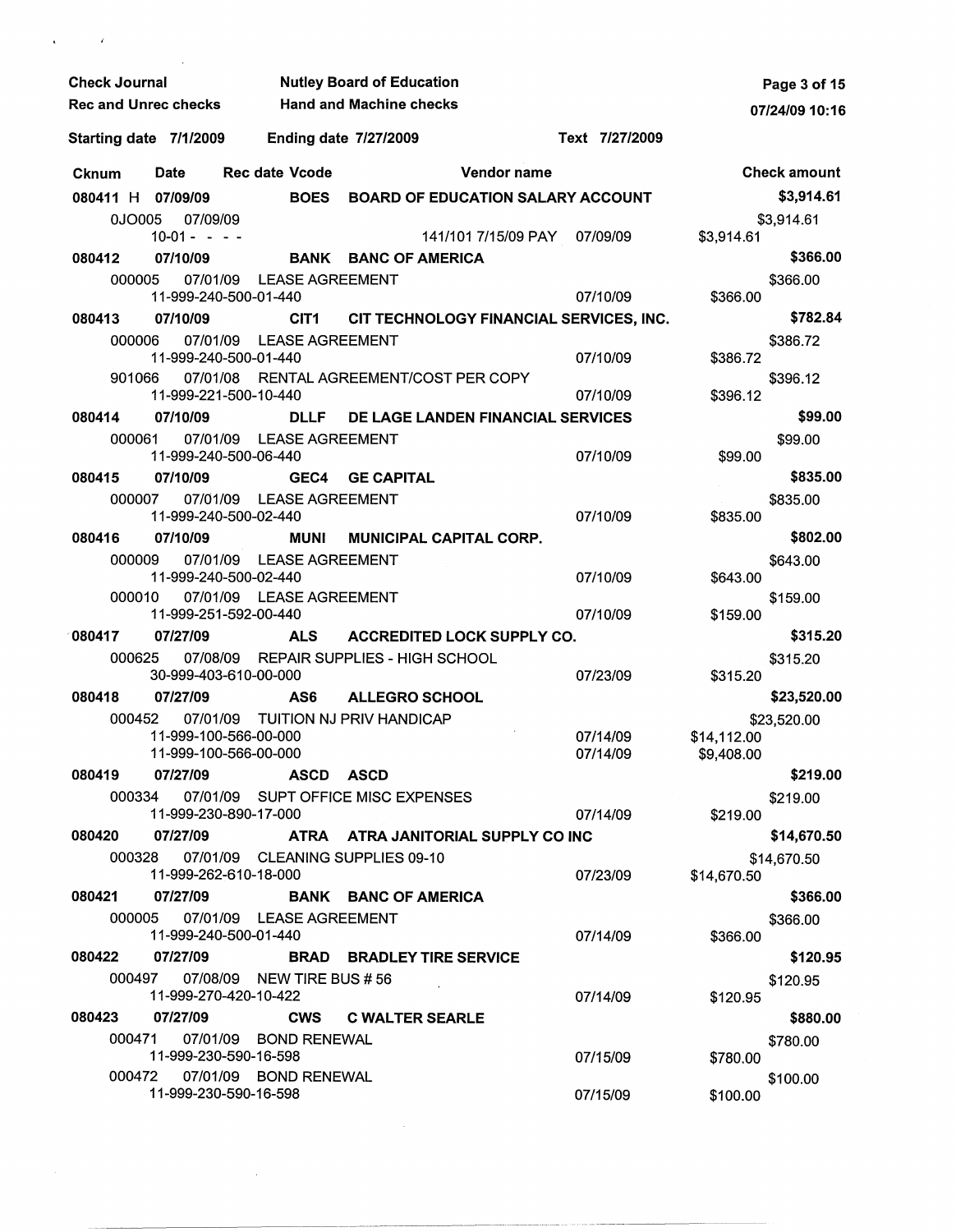| <b>Check Journal</b>        |                                   |                                   | <b>Nutley Board of Education</b>                       |             | Page 4 of 15                            |             |                     |
|-----------------------------|-----------------------------------|-----------------------------------|--------------------------------------------------------|-------------|-----------------------------------------|-------------|---------------------|
| <b>Rec and Unrec checks</b> |                                   |                                   | <b>Hand and Machine checks</b>                         |             | 07/24/09 10:16                          |             |                     |
| Starting date 7/1/2009      |                                   | <b>Ending date 7/27/2009</b>      |                                                        |             | Text 7/27/2009                          |             |                     |
| <b>Cknum</b>                | <b>Date</b>                       | <b>Rec date Vcode</b>             |                                                        | Vendor name |                                         |             | <b>Check amount</b> |
| 080424                      | 07/27/09                          | <b>CAB</b>                        | <b>CABLEVISION</b>                                     |             |                                         |             | \$55.44             |
| 000598                      |                                   |                                   | 07/07/09 CABLE SERVICE -DISTRICT WIDE                  |             |                                         |             | \$55.44             |
|                             | 11-999-222-500-00-531             |                                   |                                                        |             | 07/22/09                                | \$55.44     |                     |
| 080425                      | 07/27/09                          | <b>CAL</b>                        | <b>CALENDARS</b>                                       |             |                                         |             | \$27.04             |
| 000126                      | 07/01/09                          |                                   | OFFICE SUPPLIES WALKER M.S.                            |             |                                         |             | \$27.04             |
|                             | 11-999-218-600-02-616             |                                   |                                                        |             | 07/21/09                                | \$27.04     |                     |
| 080426                      | 07/27/09                          | <b>CBS</b>                        | <b>CAROLINA BIOLOGICAL SUPPLY COMPANY</b>              |             |                                         |             | \$48.45             |
| 090332                      | 11-190-100-610-01-615             | 07/01/09 Science Supplies         |                                                        |             | 07/15/09                                | \$48.45     | \$48.45             |
| 080427                      | 07/27/09                          | CHA <sub>1</sub>                  | <b>CHANCE CORPORATION, INC.</b>                        |             |                                         |             | \$16,834.80         |
| 000456                      |                                   |                                   | 07/01/09 TUITION NJ PRIV HANDICAP                      |             |                                         |             | \$16,834.80         |
|                             | 11-999-100-566-00-000             |                                   |                                                        |             | 07/14/09                                | \$16,834.80 |                     |
| 080428                      | 07/27/09                          | C <sub>12</sub>                   | <b>CHILDRENS INSTITUTE</b>                             |             |                                         |             | \$10,512.40         |
| 000457                      | 07/01/09                          |                                   | TUITION NJ PRIV HANDICAP                               |             |                                         |             | \$10,512.40         |
|                             | 11-999-100-566-00-000             |                                   |                                                        |             | 07/21/09                                | \$10,512.40 |                     |
| 080429                      | 07/27/09                          | <b>CHTH</b>                       | <b>CHILDRENS THERAPY CENTER</b>                        |             |                                         |             | \$8,767.40          |
| 000458                      | 07/01/09                          |                                   | TUITION NJ PRIV HANDICAP                               |             |                                         |             | \$8,767.40          |
|                             | 11-999-100-566-00-000             |                                   |                                                        |             | 07/22/09                                | \$8,767.40  |                     |
| 080430                      | 07/27/09                          | CIT <sub>1</sub>                  |                                                        |             | CIT TECHNOLOGY FINANCIAL SERVICES, INC. |             | \$724.38            |
| 000006                      | 07/01/09                          | <b>LEASE AGREEMENT</b>            |                                                        |             |                                         |             | \$386.72            |
| 000065                      | 11-999-240-500-01-440<br>07/01/09 | <b>LEASE AGREEMENT</b>            |                                                        |             | 07/15/09                                | \$386.72    |                     |
|                             | 11-999-240-500-02-440             |                                   |                                                        |             | 07/14/09                                | \$107.50    | \$215.00            |
|                             | 11-999-240-500-03-440             |                                   |                                                        |             | 07/14/09                                | \$107.50    |                     |
| 000212                      |                                   | 07/01/09 LEASE AGREEMENT          |                                                        |             |                                         |             | \$122.66            |
|                             | 11-999-240-500-06-440             |                                   |                                                        |             | 07/21/09                                | \$122.66    |                     |
| 080431                      | 07/27/09                          | <b>CSI</b>                        | <b>COMPUTER SOLUTIONS INC</b>                          |             |                                         |             | \$4,000.00          |
| 000147                      |                                   | 07/01/09 SOFTWARE AGREEMENT       |                                                        |             | 07/14/09                                |             | \$4,000.00          |
| 080432                      | 11-999-262-420-00-422             |                                   |                                                        |             |                                         | \$4,000.00  | \$42.00             |
| 000547                      | 07/27/09<br>07/10/09              | CG                                | <b>CONTEMPORARY GLASS</b><br>RADCLIFFE REPAIR SUPPLIES |             |                                         |             |                     |
|                             | 11-999-261-610-04-000             |                                   |                                                        |             | 07/21/09                                | \$42.00     | \$42.00             |
| 080433                      | 07/27/09                          |                                   | <b>COEX CORPORATE EXPRESS</b>                          |             |                                         |             | \$8,112.97          |
| 090299                      |                                   | 07/01/09 Office/Computer Supplies |                                                        |             |                                         |             | \$960.00            |
|                             | 11-999-240-600-06-616             |                                   |                                                        |             | 07/09/09                                | \$960.00    |                     |
| 090300                      |                                   | 07/01/09 Office/Computer Supplies |                                                        |             |                                         |             | \$32.10             |
|                             | 11-999-219-600-00-616             |                                   |                                                        |             | 07/09/09                                | \$32.10     |                     |
| 090301                      | 11-190-100-610-07-615             | 07/01/09 Office/Computer Supplies |                                                        |             | 07/14/09                                | \$7,120.87  | \$7,120.87          |
| 080434                      | 07/27/09                          | <b>DLLF</b>                       | DE LAGE LANDEN FINANCIAL SERVICES                      |             |                                         |             | \$99.00             |
| 000603                      | 07/01/09                          | <b>LEASE AGREEMENT</b>            |                                                        |             |                                         |             | \$99.00             |
|                             | 11-999-240-500-04-440             |                                   |                                                        |             | 07/22/09                                | \$99.00     |                     |
| 080435                      | 07/27/09                          | <b>DBCO</b>                       | <b>DICK BLICK COMPANY</b>                              |             |                                         |             | \$1,752.60          |
| 090011                      |                                   | 07/01/09 Fine Art Supplies        |                                                        |             |                                         |             | \$1,752.60          |
|                             | 11-190-100-610-02-615             |                                   |                                                        |             | 07/15/09                                | \$1,752.60  |                     |

 $\mathbb{Z}^2$ 

 $\lambda_{\rm{max}}$  ,  $\lambda_{\rm{max}}$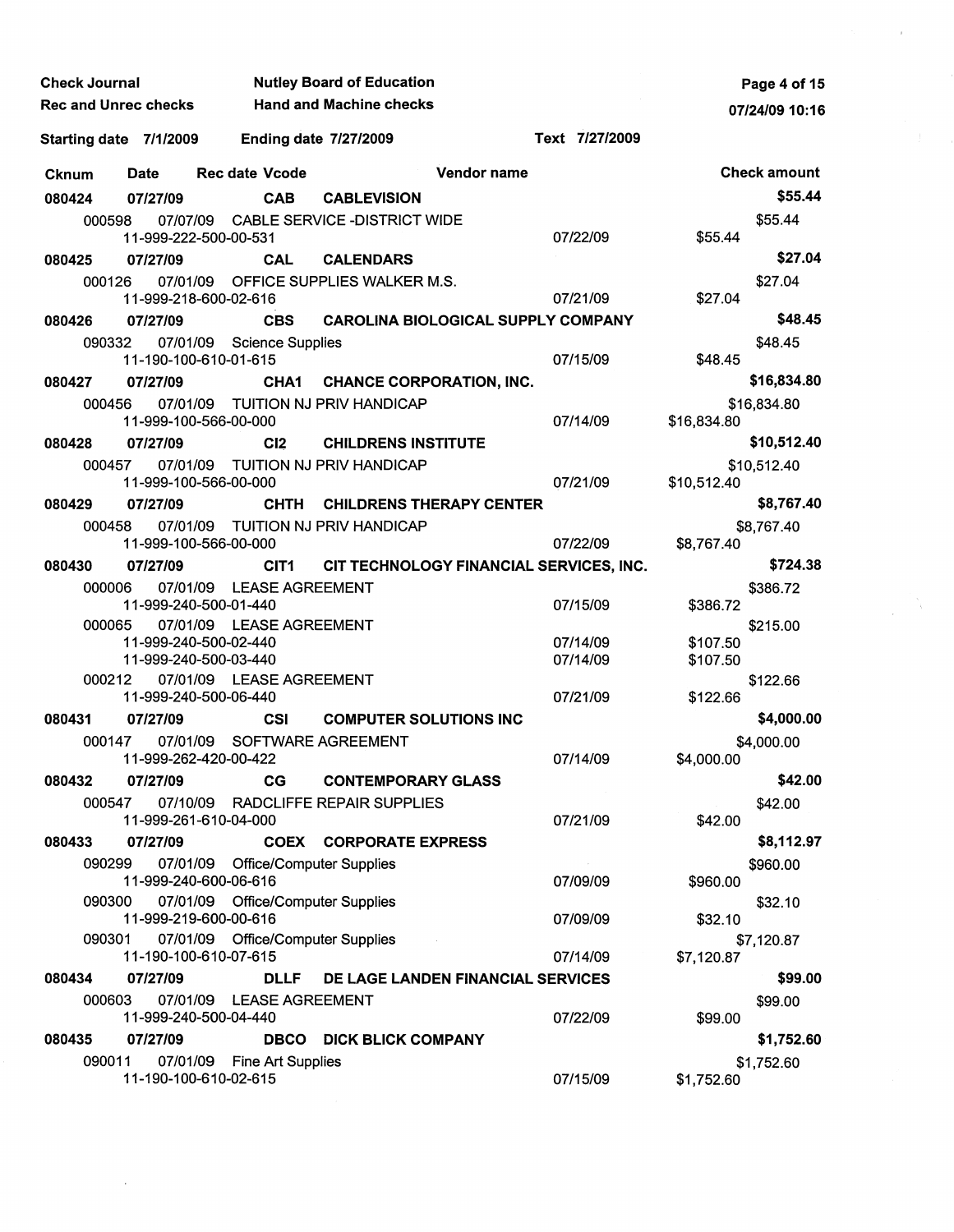| <b>Check Journal</b>        |                                                |                                      | <b>Nutley Board of Education</b>       | Page 5 of 15               |                          |
|-----------------------------|------------------------------------------------|--------------------------------------|----------------------------------------|----------------------------|--------------------------|
| <b>Rec and Unrec checks</b> |                                                |                                      | <b>Hand and Machine checks</b>         |                            | 07/24/09 10:16           |
| Starting date 7/1/2009      |                                                | <b>Ending date 7/27/2009</b>         |                                        | Text 7/27/2009             |                          |
| <b>Cknum</b>                | Date                                           | Rec date Vcode                       |                                        | Vendor name                | <b>Check amount</b>      |
| 080436                      | 07/27/09                                       | <b>ECLC</b>                          | <b>ECLC OF NEW JERSEY</b>              |                            | \$8,016.80               |
| 000459                      | 07/01/09                                       |                                      | TUITION NJ PRIV HANDICAP               |                            | \$8,016.80               |
|                             | 11-999-100-566-00-000<br>11-999-100-566-00-000 |                                      |                                        | 07/21/09<br>07/14/09       | \$4,008.40<br>\$4,008.40 |
| 080437                      | 07/27/09                                       | <b>ESG</b>                           |                                        | EFINGER SPORTING GOODS CO. | \$237.76                 |
| 090303                      | 11-190-100-610-02-615                          | 07/01/09 Physical Education Supplies |                                        | 07/15/09                   | \$50.40<br>\$50.40       |
| 090306                      | 11-190-100-610-03-615                          | 07/01/09 Physical Education Supplies |                                        | 07/14/09                   | \$138.16<br>\$138.16     |
| 090315                      |                                                | 07/01/09 Physical Education Supplies |                                        |                            | \$49.20                  |
|                             | 11-190-100-610-05-615                          |                                      |                                        | 07/14/09                   | \$49.20                  |
| 080438                      | 07/27/09                                       | <b>FORU</b>                          | <b>FORUM SCHOOL</b>                    |                            | \$12,563.64              |
| 000461                      | 07/01/09                                       |                                      | TUITION NJ PRIV HANDICAP               |                            | \$12,563.64              |
|                             | 11-999-100-566-00-000                          |                                      |                                        | 07/14/09                   | \$12,563.64              |
| 080439                      | 07/27/09                                       | <b>GLB</b>                           | <b>GANN LAW BOOKS</b>                  |                            | \$160.00                 |
| 000233                      | 07/01/09                                       |                                      | <b>SUBSCRIPTION RENEWAL</b>            |                            | \$160.00                 |
|                             | 11-999-251-600-00-616                          |                                      |                                        | 07/23/09                   | \$160.00                 |
| 080440                      | 07/27/09                                       | GEC4                                 | <b>GE CAPITAL</b>                      |                            | \$3,380.00               |
| 000007                      |                                                | 07/01/09 LEASE AGREEMENT             |                                        |                            | \$1,670.00               |
|                             | 11-999-240-500-02-440                          |                                      |                                        | 07/22/09                   | \$835.00                 |
|                             | 11-999-240-500-02-440                          |                                      |                                        | 07/14/09                   | \$835.00                 |
| 000008                      | 11-999-240-500-05-440                          | 07/01/09 LEASE AGREEMENT             |                                        | 07/15/09                   | \$435.00<br>\$435.00     |
| 000140                      |                                                | 07/01/09 LEASE AGREEMENT             |                                        |                            | \$250.00                 |
|                             | 11-999-240-500-05-440                          |                                      |                                        | 07/14/09                   | \$125.00                 |
|                             | 11-999-240-500-05-440                          |                                      |                                        | 07/15/09                   | \$125.00                 |
| 000520                      | 07/01/09                                       | <b>LEASE AGREEMENT</b>               |                                        |                            | \$1,025.00               |
|                             | 11-999-251-592-00-440                          |                                      |                                        | 07/15/09                   | \$1,025.00               |
| 080441                      | 07/27/09                                       | <b>GRAN</b>                          | <b>GRAINGER INC.</b>                   |                            | \$2,359.61               |
| 000338                      | 07/01/09                                       | <b>CUSTODIAL SUPPLIES</b>            |                                        |                            | \$1,180.00               |
|                             | 11-999-262-610-18-000                          |                                      |                                        | 07/23/09                   | \$1,180.00               |
| 000498                      | 11-999-261-610-00-000                          |                                      | 07/01/09 REPAIR SUPPLIES-DISTRICT WIDE | 07/15/09                   | \$103.26<br>\$103.26     |
| 000542                      |                                                | 07/08/09 REPAIR SUPPLIES             |                                        |                            | \$479.55                 |
|                             | 11-999-261-610-01-000                          |                                      |                                        | 07/21/09                   | \$479.55                 |
| 000543                      |                                                | 07/02/09 REPAIR SUPPLIES             |                                        |                            | \$596.80                 |
|                             | 11-999-261-610-06-000                          |                                      |                                        | 07/21/09                   | \$596.80                 |
| 080442                      | 07/27/09                                       | <b>HARB</b>                          | <b>HARBOR HAVEN DAY CAMP</b>           |                            | \$16,147.75              |
| 000462                      | 07/01/09                                       |                                      | TUITION NJ PRIV HANDICAP               |                            | \$16,147.75              |
|                             | 11-999-100-566-00-000                          |                                      |                                        | 07/14/09                   | \$16,147.75              |
| 080443                      | 07/27/09                                       | MM7                                  | HENRY SCHEIN, INC.                     |                            | \$368.64                 |
| 090272                      | 07/01/09                                       | <b>Health and Trainer Supplies</b>   |                                        |                            | \$94.17                  |
|                             | 11-999-213-600-00-610                          |                                      |                                        | 07/09/09                   | \$94.17                  |
| 090276                      |                                                | 07/01/09 Health and Trainer Supplies |                                        |                            | \$274.47                 |
|                             | 11-999-213-600-00-610                          |                                      |                                        | 07/09/09                   | \$274.47                 |

 $\mathcal{L}^{(1)}$  .

 $\sim 10^6$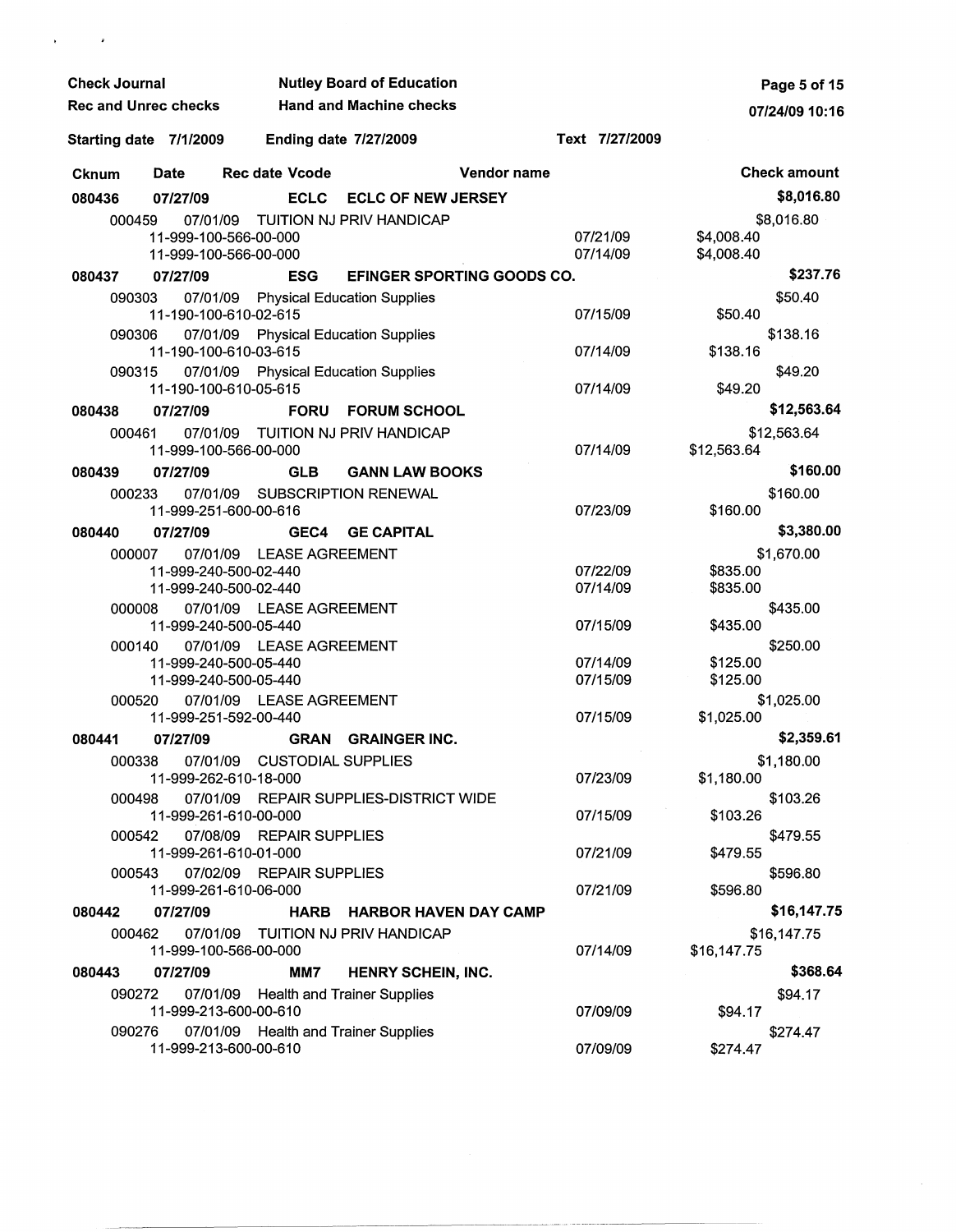| <b>Check Journal</b> |                                                |                            | <b>Nutley Board of Education</b>        | Page 6 of 15                                 |                      |                      |                     |
|----------------------|------------------------------------------------|----------------------------|-----------------------------------------|----------------------------------------------|----------------------|----------------------|---------------------|
|                      | <b>Rec and Unrec checks</b>                    |                            | <b>Hand and Machine checks</b>          |                                              |                      |                      | 07/24/09 10:16      |
|                      | Starting date 7/1/2009                         |                            | <b>Ending date 7/27/2009</b>            |                                              | Text 7/27/2009       |                      |                     |
| <b>Cknum</b>         | Date                                           | <b>Rec date Vcode</b>      |                                         | Vendor name                                  |                      |                      | <b>Check amount</b> |
| 080444               | 07/27/09                                       | HCI                        | HIGHSMITH, INC.                         |                                              |                      |                      | \$323.29            |
| 090282               | 07/01/09                                       | <b>Library Supplies</b>    |                                         |                                              |                      |                      | \$56.47             |
|                      | 11-999-222-600-02-614                          |                            |                                         |                                              | 07/23/09             | \$56.47              |                     |
| 090284               | 07/01/09<br>11-999-222-600-06-614              | <b>Library Supplies</b>    |                                         |                                              | 07/09/09             | \$266.82             | \$266.82            |
| 080445               | 07/27/09                                       | <b>IKON</b>                | <b>IKON OFFICE SOLUTIONS</b>            |                                              |                      |                      | \$191.00            |
| 000064               | 07/01/09<br>11-999-261-420-01-423              | <b>LEASE AGREEMENT</b>     |                                         |                                              | 07/15/09             | \$191.00             | \$191.00            |
| 080446               | 07/27/09                                       | <b>IMAC</b>                | <b>IMAC INSURANCE AGENCY</b>            |                                              |                      |                      | \$21,296.00         |
| 000315               | 07/01/09                                       |                            | <b>STUDENT ACCIDENT INSURANCE</b>       |                                              |                      |                      | \$21,296.00         |
|                      | 11-402-100-500-70-522                          |                            |                                         |                                              | 07/15/09             | \$21,296.00          |                     |
| 080447               | 07/27/09                                       | <b>IMAG</b>                | <b>IMAGE SYSTEMS FOR BUSINESS, INC.</b> |                                              |                      |                      | \$5,090.75          |
| 000314               | 07/01/09                                       |                            | <b>MAINTENANCE AGREEMENT</b>            |                                              |                      |                      | \$1,892.00          |
|                      | 11-999-240-500-07-440                          |                            |                                         |                                              | 07/09/09             | \$1,892.00           |                     |
| 000316               | 07/01/09<br>11-999-262-420-00-422              |                            | <b>MAINTENANCE AGREEMENT</b>            |                                              | 07/09/09             | \$2,800.00           | \$2,800.00          |
| 000317               | 07/01/09                                       |                            | <b>MAINTENANCE AGREEMENT</b>            |                                              |                      |                      | \$398.75            |
|                      | 11-999-262-420-00-422                          |                            |                                         |                                              | 07/09/09             | \$398.75             |                     |
| 080448               | 07/27/09                                       | <b>IRV</b>                 | <b>IRVINGTON BOARD OF EDUCATION</b>     |                                              |                      |                      | \$126.00            |
| 000496               | 07/09/09                                       |                            | <b>TUITION REIMBURSEMENT</b>            |                                              |                      |                      | \$126.00            |
|                      | 11-999-100-562-00-000                          |                            |                                         |                                              | 07/14/09             | \$126.00             |                     |
| 080449               | 07/27/09                                       | JS                         | JEFFCO, INC.                            |                                              |                      |                      | \$56.00             |
| 000019               | 07/01/09<br>11-999-251-600-00-616              |                            | <b>CENTRAL OFFICE SUPPLIES</b>          |                                              | 07/24/09             | \$56.00              | \$56.00             |
| 080450               | 07/27/09                                       | JT                         | JIMMY'S, INC.                           |                                              |                      |                      | \$810.00            |
| 000494               | 07/01/09                                       |                            | <b>EXTENDED DAY TRANSPORTATION</b>      |                                              |                      |                      | \$810.00            |
|                      | 55-990-320-500-00-512                          |                            |                                         |                                              | 07/14/09             | \$810.00             |                     |
| 080451               | 07/27/09                                       | <b>KENC</b>                | <b>KENCOR INC.</b>                      |                                              |                      |                      | \$394.00            |
| 000218               | 07/01/09                                       |                            | <b>ELEVATOR SERVICE AGREEMENT</b>       |                                              |                      |                      | \$394.00            |
|                      | 11-999-261-420-01-423<br>11-999-261-420-02-423 |                            |                                         |                                              | 07/22/09<br>07/22/09 | \$131.00<br>\$131.00 |                     |
|                      | 11-999-261-420-04-423                          |                            |                                         |                                              | 07/22/09             | \$132.00             |                     |
| 080452               | 07/27/09                                       | M&I                        |                                         | <b>M &amp; I METRO IMAGING SERVICES INC.</b> |                      |                      | \$515.00            |
| 000215               | 07/01/09                                       |                            | MAINTENANCE AGREEMENT                   |                                              |                      |                      | \$515.00            |
|                      | 11-999-262-420-00-422                          |                            |                                         |                                              | 07/14/09             | \$515.00             |                     |
| 080453               | 07/27/09                                       | <b>CSBS</b>                | MCCC, CSBS                              |                                              |                      |                      | \$2,000.00          |
| 000438               | 07/07/09<br>11-190-100-610-01-645              |                            | <b>BUSINESS PRACTICE FIRM FEE</b>       |                                              | 07/21/09             | \$2,000.00           | \$2,000.00          |
| 080454               | 07/27/09                                       | <b>MSA1</b>                |                                         | <b>MIDDLE STATES ASSOCIATION</b>             |                      |                      | \$842.80            |
| 000508               | 07/10/09                                       | <b>RENEWAL</b>             |                                         |                                              |                      |                      | \$842.80            |
|                      | 11-999-240-800-01-891                          |                            |                                         |                                              | 07/15/09             | \$842.80             |                     |
| 080455               | 07/27/09                                       | <b>MTP</b>                 |                                         | MIDWEST TECHNOLOGY PRODUCTS SERV.            |                      |                      | \$349.75            |
| 090378               | 07/01/09                                       | <b>Technology Supplies</b> |                                         |                                              |                      |                      | \$349.75            |
|                      | 11-190-100-610-02-615                          |                            |                                         |                                              | 07/15/09             | \$349.75             |                     |

 $\hat{\mathcal{A}}$ 

 $\frac{1}{\sqrt{2}}$ 

 $\label{eq:2} \frac{1}{\sqrt{2}}\sum_{i=1}^N\frac{1}{\sqrt{2}}\sum_{i=1}^N\frac{1}{\sqrt{2}}\sum_{i=1}^N\frac{1}{\sqrt{2}}\sum_{i=1}^N\frac{1}{\sqrt{2}}\sum_{i=1}^N\frac{1}{\sqrt{2}}\sum_{i=1}^N\frac{1}{\sqrt{2}}\sum_{i=1}^N\frac{1}{\sqrt{2}}\sum_{i=1}^N\frac{1}{\sqrt{2}}\sum_{i=1}^N\frac{1}{\sqrt{2}}\sum_{i=1}^N\frac{1}{\sqrt{2}}\sum_{i=1}^N\frac{1$ 

 $\mathcal{L}(\mathcal{A})$  .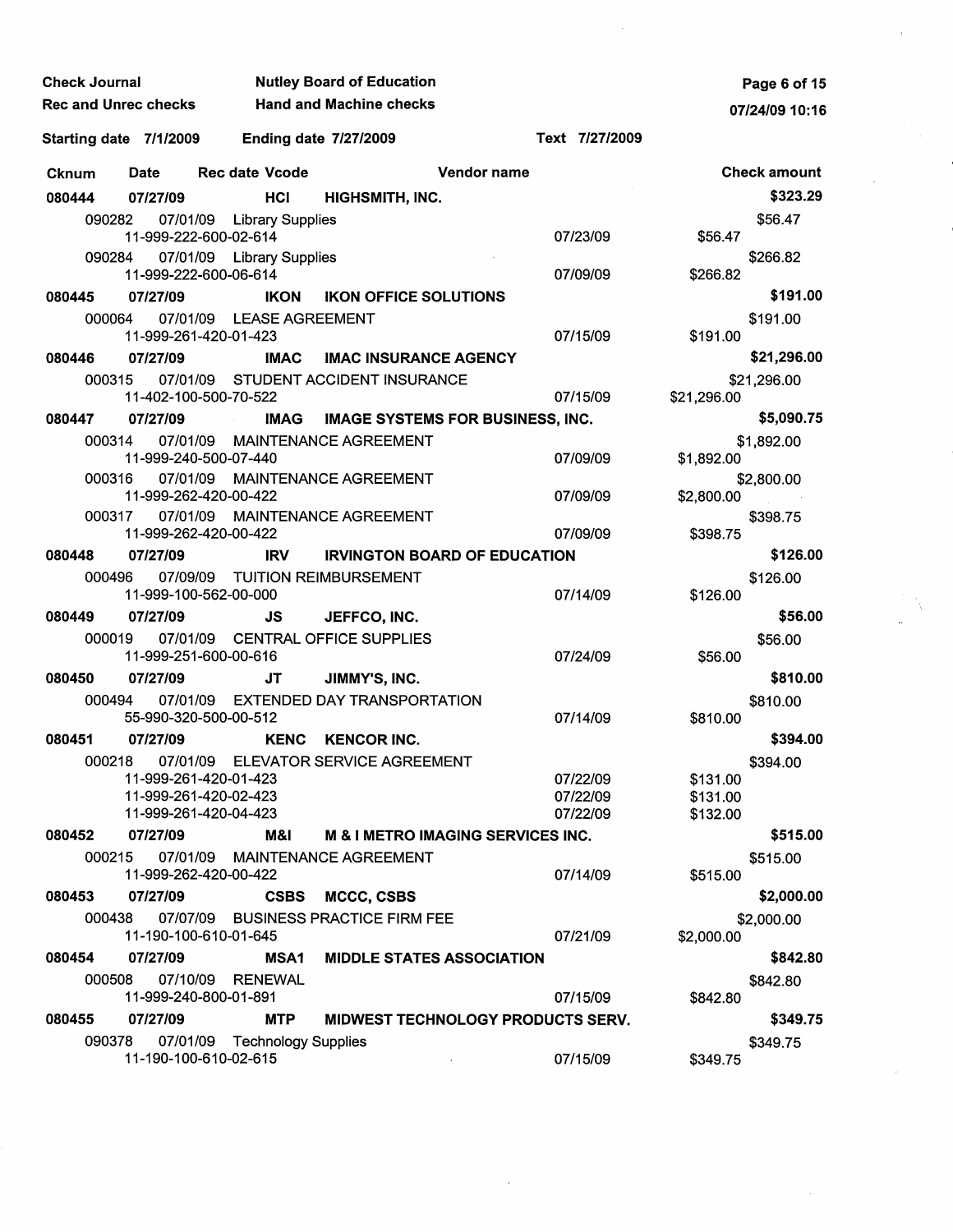| <b>Check Journal</b>        |                                                |                          | <b>Nutley Board of Education</b>               |                                        | Page 7 of 15         |                        |                     |
|-----------------------------|------------------------------------------------|--------------------------|------------------------------------------------|----------------------------------------|----------------------|------------------------|---------------------|
| <b>Rec and Unrec checks</b> |                                                |                          | <b>Hand and Machine checks</b>                 |                                        | 07/24/09 10:16       |                        |                     |
| Starting date 7/1/2009      |                                                |                          | <b>Ending date 7/27/2009</b>                   |                                        | Text 7/27/2009       |                        |                     |
| <b>Cknum</b>                | Date                                           | <b>Rec date Vcode</b>    |                                                | Vendor name                            |                      |                        | <b>Check amount</b> |
| 080456                      | 07/27/09                                       | <b>NASC</b>              | <b>NASCO</b>                                   |                                        |                      |                        | \$3,576.30          |
| 090017                      | 07/01/09                                       | <b>Fine Art Supplies</b> |                                                |                                        |                      |                        | \$2,739.53          |
|                             | 11-190-100-610-03-615                          |                          |                                                |                                        | 07/09/09             | \$2,739.53             |                     |
| 090309                      | 07/01/09<br>11-190-100-610-03-615              |                          | <b>Physical Education Supplies</b>             |                                        | 07/09/09             | \$15.40                | \$15.40             |
| 090318                      | 07/01/09<br>11-190-100-610-05-615              |                          | <b>Physical Education Supplies</b>             |                                        | 07/09/09             | \$62.32                | \$62.32             |
| 090321                      | 07/01/09<br>11-190-100-610-06-615              |                          | <b>Physical Education Supplies</b>             |                                        | 07/09/09             | \$134.45               | \$134.45            |
| 090325                      | 07/01/09<br>11-190-100-610-07-615              |                          | <b>Physical Education Supplies</b>             |                                        | 07/09/09             | \$116.11               | \$116.11            |
| 090326                      | 07/01/09<br>11-190-100-610-02-615              | <b>Science Supplies</b>  |                                                |                                        | 07/14/09             | \$508.49               | \$508.49            |
| 080457                      | 07/27/09                                       | <b>NASP</b>              | <b>NASSP/NASC</b>                              |                                        |                      |                        | \$95.00             |
| 000180                      | 07/01/09                                       |                          | RENEWAL MEMBERSHIP-STUDENT COU                 |                                        |                      |                        | \$95.00             |
|                             | 11-190-100-800-01-891                          |                          |                                                |                                        | 07/15/09             | \$95.00                |                     |
| 080458                      | 07/27/09                                       | <b>NJHS</b>              | <b>NASSP/NHS/NJHS</b>                          |                                        |                      |                        | \$81.00             |
| 000184                      | 07/01/09<br>11-190-100-800-01-891              |                          | <b>RENEWAL HONOR SOCIETY</b>                   |                                        | 07/23/09             | \$81.00                | \$81.00             |
| 080459                      | 07/27/09                                       | <b>NJEL</b>              |                                                | <b>NEW JERSEY EDUCATION LAW REPORT</b> |                      |                        | \$203.00            |
| 000521                      | 07/14/09                                       | <b>SUPPLIES</b>          |                                                |                                        |                      |                        | \$203.00            |
|                             | 11-999-240-600-01-616                          |                          |                                                |                                        | 07/21/09             | \$203.00               |                     |
| 080460                      | 07/27/09                                       | <b>NJST</b>              |                                                | NJ SUPERINTENDENT'S STUDY COUNCIL      |                      |                        | \$350.00            |
| 000335                      | 07/01/09                                       |                          | SUPT OFFICE MISC EXPENSES                      |                                        |                      |                        | \$350.00            |
|                             | 11-999-230-890-17-000                          |                          |                                                |                                        | 07/14/09             | \$350.00               | \$1,100.00          |
| 080461<br>000158            | 07/27/09<br>07/01/09                           | <b>NJBO</b>              | <b>NJSBA</b><br><b>BOARD REG. FOR WORKSHOP</b> |                                        |                      |                        |                     |
|                             | 11-999-230-590-16-596<br>11-999-230-590-17-596 |                          |                                                |                                        | 07/23/09<br>07/23/09 | \$1,000.00<br>\$100.00 | \$1,100.00          |
| 080462                      | 07/27/09                                       | <b>NJSB</b>              | <b>NJSBA</b>                                   |                                        |                      |                        | \$25,791.00         |
| 000146                      | 11-999-230-895-16-000                          |                          | 07/01/09 MEMBERSHIP RENEWAL FEE                |                                        | 07/21/09             | \$25,791.00            | \$25,791.00         |
| 080463                      | 07/27/09                                       | <b>NJ10</b>              | <b>NJSIAA</b>                                  |                                        |                      |                        | \$2,150.00          |
| 000326                      | 07/02/09<br>11-402-100-800-70-891              |                          | ANNUAL DUES NJSIAA 2009-2010                   |                                        | 07/15/09             | \$2,150.00             | \$2,150.00          |
| 080464                      | 07/27/09                                       | <b>NHA</b>               | <b>NORTH HUDSON ACADEMY</b>                    |                                        |                      |                        | \$3,982.97          |
| 000467                      | 11-999-100-566-00-000                          |                          | 07/01/09 TUITION NJ PRIV HANDICAP              |                                        | 07/24/09             | \$3,982.97             | \$3,982.97          |
| 080465                      | 07/27/09                                       | <b>CMHS</b>              |                                                | NORTHWEST ESSEX COMMUNITY              |                      |                        | \$11,099.10         |
| 000468                      | 07/01/09<br>11-999-100-566-00-000              |                          | TUITION NJ PRIV HANDICAP                       |                                        | 07/23/09             | \$11,099.10            | \$11,099.10         |
| 080466                      | 07/27/09                                       | <b>PIT</b>               | OCE IMAGISTICS, INC.                           |                                        |                      |                        | \$61.60             |
| 000600                      | 07/01/09                                       |                          | <b>MAINTENANCE AGREEMENT</b>                   |                                        |                      |                        | \$61.60             |
|                             | 11-999-262-420-00-422                          |                          |                                                |                                        | 07/21/09             | \$61.60                |                     |
| 080467                      | 07/27/09                                       | OLD1                     | <b>OLD NATIONAL</b>                            |                                        |                      |                        | \$2,784.00          |
| 000187                      | 07/01/09<br>11-999-240-500-03-440              | <b>LEASE AGREEMENT</b>   |                                                |                                        | 07/21/09             | \$464.00               | \$2,784.00          |

 $\frac{1}{2} \sum_{i=1}^n \frac{1}{2} \sum_{j=1}^n \frac{1}{2} \sum_{j=1}^n \frac{1}{2} \sum_{j=1}^n \frac{1}{2} \sum_{j=1}^n \frac{1}{2} \sum_{j=1}^n \frac{1}{2} \sum_{j=1}^n \frac{1}{2} \sum_{j=1}^n \frac{1}{2} \sum_{j=1}^n \frac{1}{2} \sum_{j=1}^n \frac{1}{2} \sum_{j=1}^n \frac{1}{2} \sum_{j=1}^n \frac{1}{2} \sum_{j=1}^n \frac{1}{2} \sum_{j=$ 

 $\sim 10^{-1}$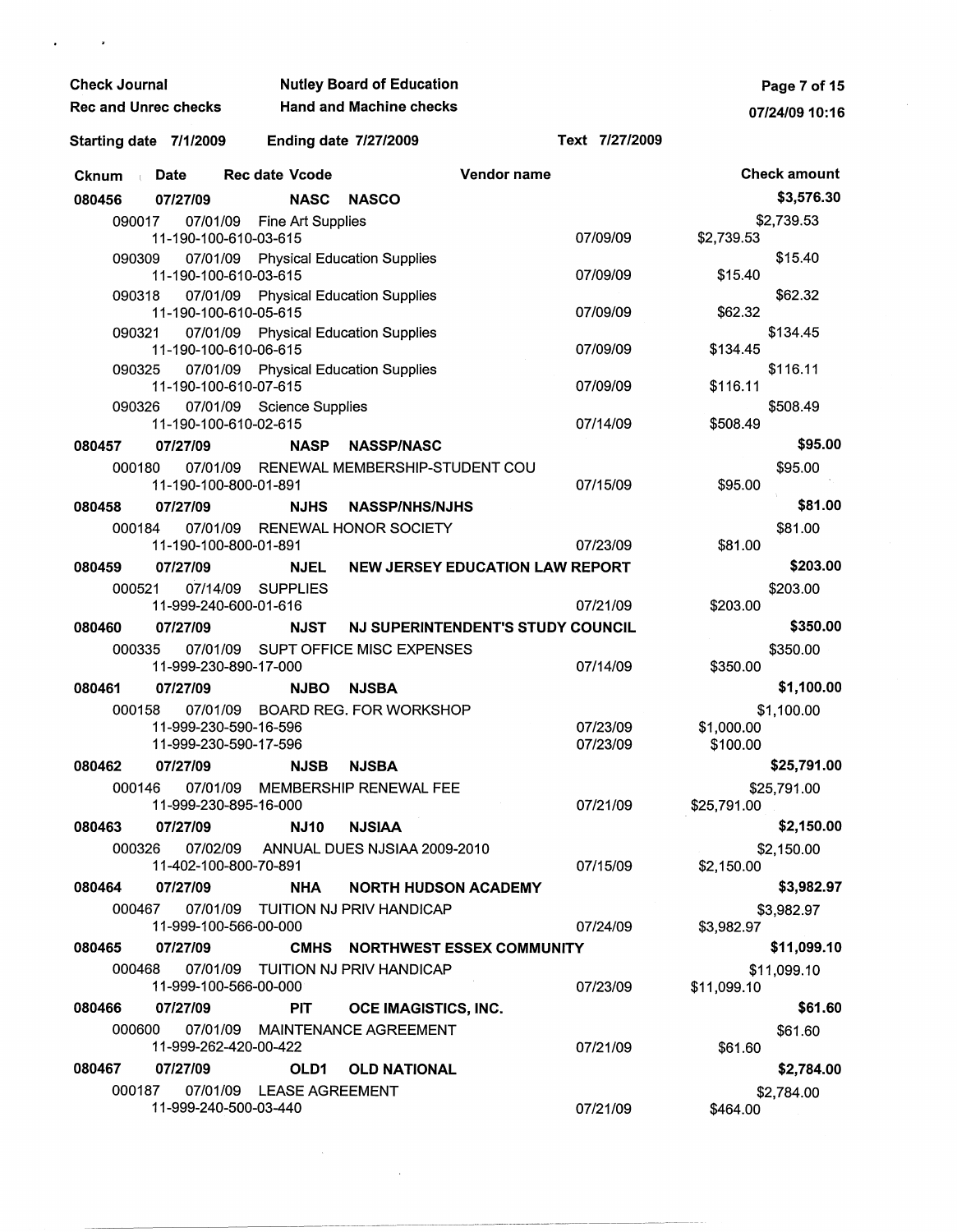| <b>Check Journal</b> |                             |                                               | <b>Nutley Board of Education</b>   | Page 8 of 15                    |                |             |                     |
|----------------------|-----------------------------|-----------------------------------------------|------------------------------------|---------------------------------|----------------|-------------|---------------------|
|                      | <b>Rec and Unrec checks</b> |                                               | <b>Hand and Machine checks</b>     |                                 |                |             | 07/24/09 10:16      |
|                      | Starting date 7/1/2009      |                                               | <b>Ending date 7/27/2009</b>       |                                 | Text 7/27/2009 |             |                     |
| Cknum                | <b>Date</b>                 | <b>Rec date Vcode</b>                         |                                    | Vendor name                     |                |             | <b>Check amount</b> |
| 080467               | 07/27/09                    | OLD1                                          | <b>OLD NATIONAL</b>                |                                 |                |             | \$2,784.00          |
|                      | 000187                      | 07/01/09<br><b>LEASE AGREEMENT</b>            |                                    |                                 |                |             | \$2,784.00          |
|                      |                             | 11-999-240-500-04-440                         |                                    |                                 | 07/21/09       | \$464.00    |                     |
|                      |                             | 11-999-240-500-05-440                         |                                    |                                 | 07/21/09       | \$464.00    |                     |
|                      |                             | 11-999-240-500-06-440                         |                                    |                                 | 07/21/09       | \$464.00    |                     |
|                      |                             | 11-999-251-592-00-440                         |                                    |                                 | 07/21/09       | \$928.00    |                     |
| 080468               | 07/27/09                    | SP <sub>13</sub>                              | <b>PASTENA; SILVIO</b>             |                                 |                |             | \$35.00             |
|                      | 000635<br>07/01/09          | <b>TRIP EXPENSES</b><br>11-999-270-890-00-000 |                                    |                                 | 07/24/09       | \$35.00     | \$35.00             |
| 080469               | 07/27/09                    | PP <sub>5</sub>                               | <b>PAXTON/PATTERSON</b>            |                                 |                |             | \$409.66            |
|                      | 07/01/09<br>090376          | <b>Technology Supplies</b>                    |                                    |                                 |                |             | \$409.66            |
|                      |                             | 11-190-100-610-02-615                         |                                    |                                 | 07/15/09       | \$409.66    |                     |
| 080470               | 07/27/09                    | PD4                                           | PETE'S DELI                        |                                 |                |             | \$330.00            |
|                      |                             | 07/06/09                                      |                                    |                                 |                |             |                     |
|                      | 000506                      | 51-470-320-600-00-070                         | <b>SUMMER CAMP EXPENSE</b>         |                                 | 07/15/09       | \$330.00    | \$330.00            |
| 080471               | 07/27/09                    | PLC <sub>2</sub>                              | <b>PHOENIX LEARNING CENTER</b>     |                                 |                |             | \$8,260.00          |
|                      |                             |                                               |                                    |                                 |                |             |                     |
|                      | 07/01/09<br>000469          | 11-999-100-566-00-000                         | TUITION NJ PRIV HANDICAP           |                                 | 07/21/09       | \$8,260.00  | \$8,260.00          |
| 080472               | 07/27/09                    | <b>PUPO</b>                                   | <b>PURCHASE POWER</b>              |                                 |                |             | \$2,037.98          |
|                      |                             |                                               |                                    |                                 |                |             |                     |
|                      | 07/02/09<br>000657          | HIGH SCHOOL<br>11-999-230-530-01-532          |                                    |                                 | 07/24/09       | \$2,037.98  | \$2,037.98          |
| 080473               | 07/27/09                    | <b>USPS</b>                                   | <b>RESERVE ACCOUNT</b>             |                                 |                |             | \$5,000.00          |
|                      | 000637<br>07/01/09          |                                               | <b>POSTAGE - DISTRICT WIDE</b>     |                                 |                |             | \$5,000.00          |
|                      |                             | 11-999-230-530-01-532                         |                                    |                                 | 07/23/09       | \$4,000.00  |                     |
|                      |                             | 11-999-230-530-10-532                         |                                    |                                 | 07/23/09       | \$1,000.00  |                     |
| 080474               | 07/27/09                    | <b>ROSE</b>                                   | <b>ROSEN PUBLISHING</b>            |                                 |                |             | \$172.60            |
|                      | 000256<br>07/01/09          | 11-999-222-600-02-611                         | LIBRARY BOOKS-WALKER M.S.          |                                 | 07/23/09       | \$172.60    | \$172.60            |
| 080475               | 07/27/09                    | SAT1                                          | <b>SATCO SUPPLY</b>                |                                 |                |             | \$985.45            |
|                      | 090377                      | 07/01/09 Technology Supplies                  |                                    |                                 |                |             | \$985.45            |
|                      |                             | 11-190-100-610-02-615                         |                                    |                                 | 07/15/09       | \$985.45    |                     |
| 080476               | 07/27/09                    | <b>SCPA</b>                                   | <b>SCARPA; LINDA</b>               |                                 |                |             | \$95,000.00         |
|                      | 000658<br>07/24/09          |                                               | DOCKET #ESX-L-9725-06              |                                 |                |             | \$95,000.00         |
|                      |                             | 11-999-230-820-16-000                         |                                    |                                 | 07/24/09       | \$95,000.00 |                     |
| 080477               | 07/27/09                    | <b>SCST</b>                                   | <b>SCHEDULE STAR</b>               |                                 |                |             | \$450.00            |
|                      | 000409                      | 07/01/09                                      | SCHEDULE STAR 2 YR. SUBSCIPT.      |                                 |                |             | \$450.00            |
|                      |                             | 11-402-100-800-70-891                         |                                    |                                 | 07/15/09       | \$450.00    |                     |
| 080478               | 07/27/09                    | <b>SHS</b>                                    |                                    | <b>SCHOOL HEALTH SUPPLY CO.</b> |                |             | \$724.59            |
|                      | 090273<br>07/01/09          |                                               | <b>Health and Trainer Supplies</b> |                                 |                |             | \$404.31            |
|                      |                             | 11-999-213-600-00-610                         |                                    |                                 | 07/09/09       | \$404.31    |                     |
|                      | 090277<br>07/01/09          |                                               | <b>Health and Trainer Supplies</b> |                                 |                |             | \$51.39             |
|                      |                             | 11-999-213-600-00-610                         |                                    |                                 | 07/09/09       | \$51.39     |                     |
|                      | 07/01/09<br>090279          |                                               | <b>Health and Trainer Supplies</b> |                                 |                |             | \$268.89            |
|                      |                             | 11-999-213-600-00-610                         |                                    |                                 | 07/09/09       | \$268.89    |                     |
| 080479               |                             | 07/27/09 07/27/09                             | 00.0 \$ Multi Stub Void            |                                 |                |             | \$0.00              |
|                      |                             |                                               |                                    |                                 |                |             | \$0.00              |
|                      | - - - - -                   |                                               |                                    |                                 |                | \$0.00      |                     |

 $\bar{z}$ 

J

à.

 $\mathcal{L}$ 

 $\bar{t}$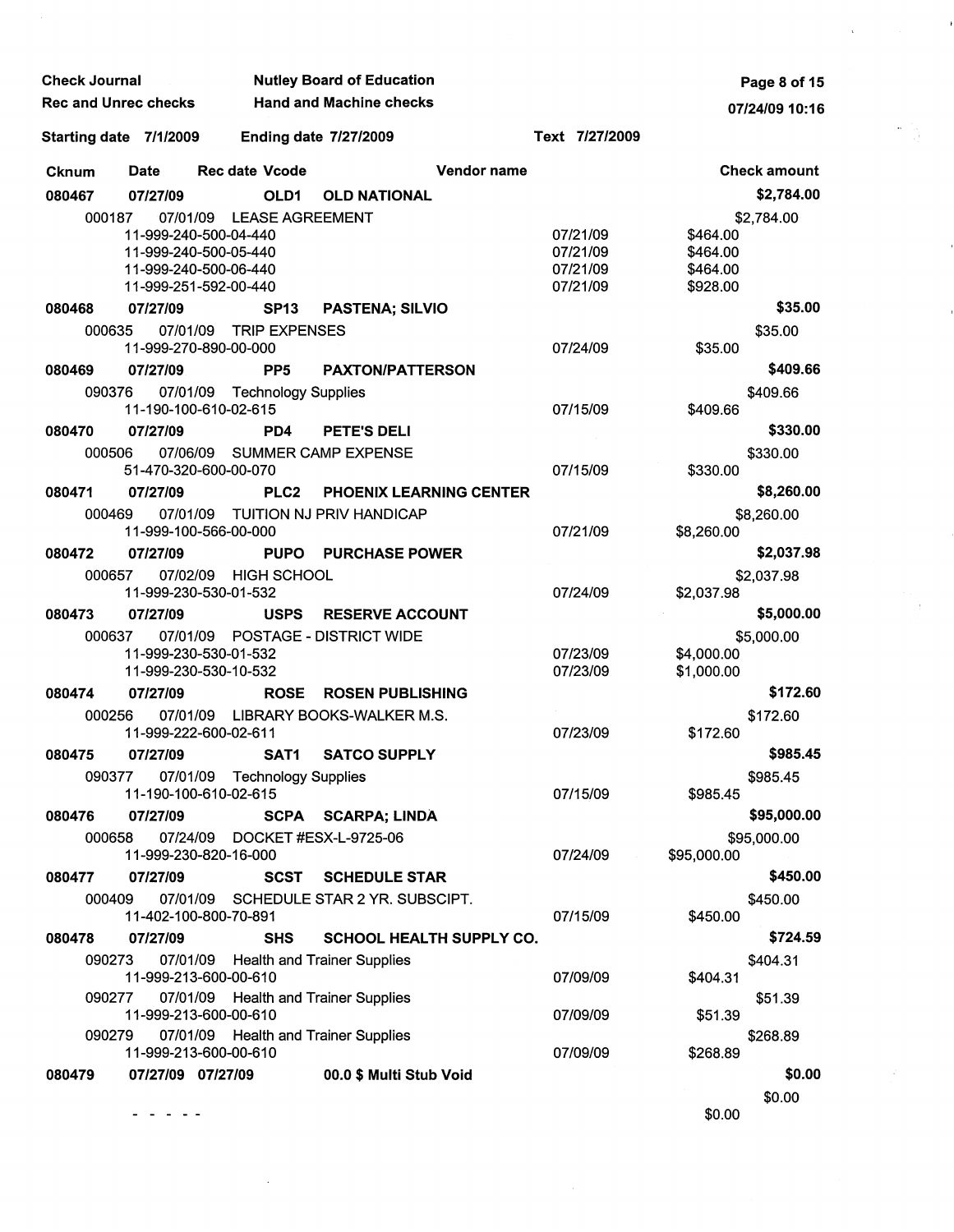| <b>Check Journal</b>        |                   |                       | <b>Nutley Board of Education</b> |                                     |             |  |                |            | Page 9 of 15        |  |
|-----------------------------|-------------------|-----------------------|----------------------------------|-------------------------------------|-------------|--|----------------|------------|---------------------|--|
| <b>Rec and Unrec checks</b> |                   |                       |                                  | <b>Hand and Machine checks</b>      |             |  |                |            | 07/24/09 10:16      |  |
| Starting date 7/1/2009      |                   |                       |                                  | <b>Ending date 7/27/2009</b>        |             |  | Text 7/27/2009 |            |                     |  |
| <b>Cknum</b>                | Date              | <b>Rec date Vcode</b> |                                  |                                     | Vendor name |  |                |            | <b>Check amount</b> |  |
| 080480                      | 07/27/09 07/27/09 |                       |                                  | 00.0 \$ Multi Stub Void             |             |  |                |            | \$0.00              |  |
|                             |                   |                       |                                  |                                     |             |  |                | \$0.00     | \$0.00              |  |
| 080481                      | 07/27/09 07/27/09 |                       |                                  | 00.0 \$ Multi Stub Void             |             |  |                |            | \$0.00              |  |
|                             |                   |                       |                                  |                                     |             |  |                |            | \$0.00              |  |
| 080482                      | 07/27/09 07/27/09 |                       |                                  | 00.0 \$ Multi Stub Void             |             |  |                | \$0.00     | \$0.00              |  |
|                             |                   |                       |                                  |                                     |             |  |                |            | \$0.00              |  |
|                             |                   |                       |                                  |                                     |             |  |                | \$0.00     |                     |  |
| 080483                      | 07/27/09 07/27/09 |                       |                                  | 00.0 \$ Multi Stub Void             |             |  |                |            | \$0.00              |  |
|                             |                   |                       |                                  |                                     |             |  |                | \$0.00     | \$0.00              |  |
| 080484                      | 07/27/09 07/27/09 |                       |                                  | 00.0 \$ Multi Stub Void             |             |  |                |            | \$0.00              |  |
|                             |                   |                       |                                  |                                     |             |  |                |            | \$0.00              |  |
|                             |                   |                       |                                  |                                     |             |  |                | \$0.00     |                     |  |
| 080485                      | 07/27/09 07/27/09 |                       |                                  | 00.0 \$ Multi Stub Void             |             |  |                |            | \$0.00              |  |
|                             |                   |                       |                                  |                                     |             |  |                | \$0.00     | \$0.00              |  |
| 080486                      | 07/27/09 07/27/09 |                       |                                  | 00.0 \$ Multi Stub Void             |             |  |                |            | \$0.00              |  |
|                             |                   |                       |                                  |                                     |             |  |                |            | \$0.00              |  |
|                             |                   |                       |                                  |                                     |             |  |                | \$0.00     |                     |  |
| 080487                      | 07/27/09          |                       | <b>SPC</b>                       | <b>SCHOOL SPECIALTY INC</b>         |             |  |                |            | \$26,363.66         |  |
| 090050                      | 07/01/09          | 11-190-100-610-02-615 |                                  | <b>General Classroom Supplies</b>   |             |  | 07/15/09       | \$26.42    | \$26.42             |  |
| 090052                      | 07/01/09          |                       |                                  | <b>General Classroom Supplies</b>   |             |  |                |            | \$1,766.13          |  |
|                             |                   | 11-999-240-600-02-616 |                                  |                                     |             |  | 07/15/09       | \$1,766.13 |                     |  |
| 090053                      | 07/01/09          | 11-190-100-610-02-615 |                                  | <b>General Classroom Supplies</b>   |             |  | 07/15/09       | \$449.43   | \$449.43            |  |
| 090056                      | 07/01/09          |                       |                                  | General Classroom Supplies          |             |  |                |            | \$67.43             |  |
|                             |                   | 11-190-100-610-02-615 |                                  |                                     |             |  | 07/15/09       | \$67.43    |                     |  |
| 090057                      | 07/01/09          | 11-190-100-610-02-615 |                                  | <b>General Classroom Supplies</b>   | ł           |  | 07/15/09       | \$485.50   | \$485.50            |  |
| 090058                      |                   |                       |                                  | 07/01/09 General Classroom Supplies |             |  |                |            | \$327.05            |  |
|                             |                   | 11-190-100-610-02-615 |                                  |                                     |             |  | 07/15/09       | \$327.05   |                     |  |
| 090059                      |                   | 11-190-100-610-02-615 |                                  | 07/01/09 General Classroom Supplies |             |  | 07/15/09       | \$207.52   | \$207.52            |  |
| 090063                      |                   |                       |                                  | 07/01/09 General Classroom Supplies |             |  |                |            | \$111.10            |  |
|                             |                   | 11-999-216-600-29-610 |                                  |                                     |             |  | 07/09/09       | \$111.10   |                     |  |
| 090064                      |                   | 11-999-216-600-29-610 |                                  | 07/01/09 General Classroom Supplies |             |  | 07/09/09       | \$52.29    | \$52.29             |  |
| 090067                      |                   |                       |                                  | 07/01/09 General Classroom Supplies |             |  |                |            | \$65.32             |  |
|                             |                   | 11-190-100-610-03-615 |                                  |                                     |             |  | 07/09/09       | \$65.32    |                     |  |
| 090068                      |                   | 11-190-100-610-03-615 |                                  | 07/01/09 General Classroom Supplies |             |  | 07/09/09       | \$126.26   | \$126.26            |  |
| 090069                      |                   |                       |                                  | 07/01/09 General Classroom Supplies |             |  |                |            | \$191.08            |  |
|                             |                   | 11-190-100-610-03-615 |                                  |                                     |             |  | 07/09/09       | \$191.08   |                     |  |
| 090070                      |                   | 11-190-100-610-03-615 |                                  | 07/01/09 General Classroom Supplies |             |  | 07/09/09       | \$131.74   | \$131.74            |  |

 $\mathbb{Z}^{\mathbb{Z}}$ 

 $\mathcal{L}(\mathcal{A})$  and  $\mathcal{L}(\mathcal{A})$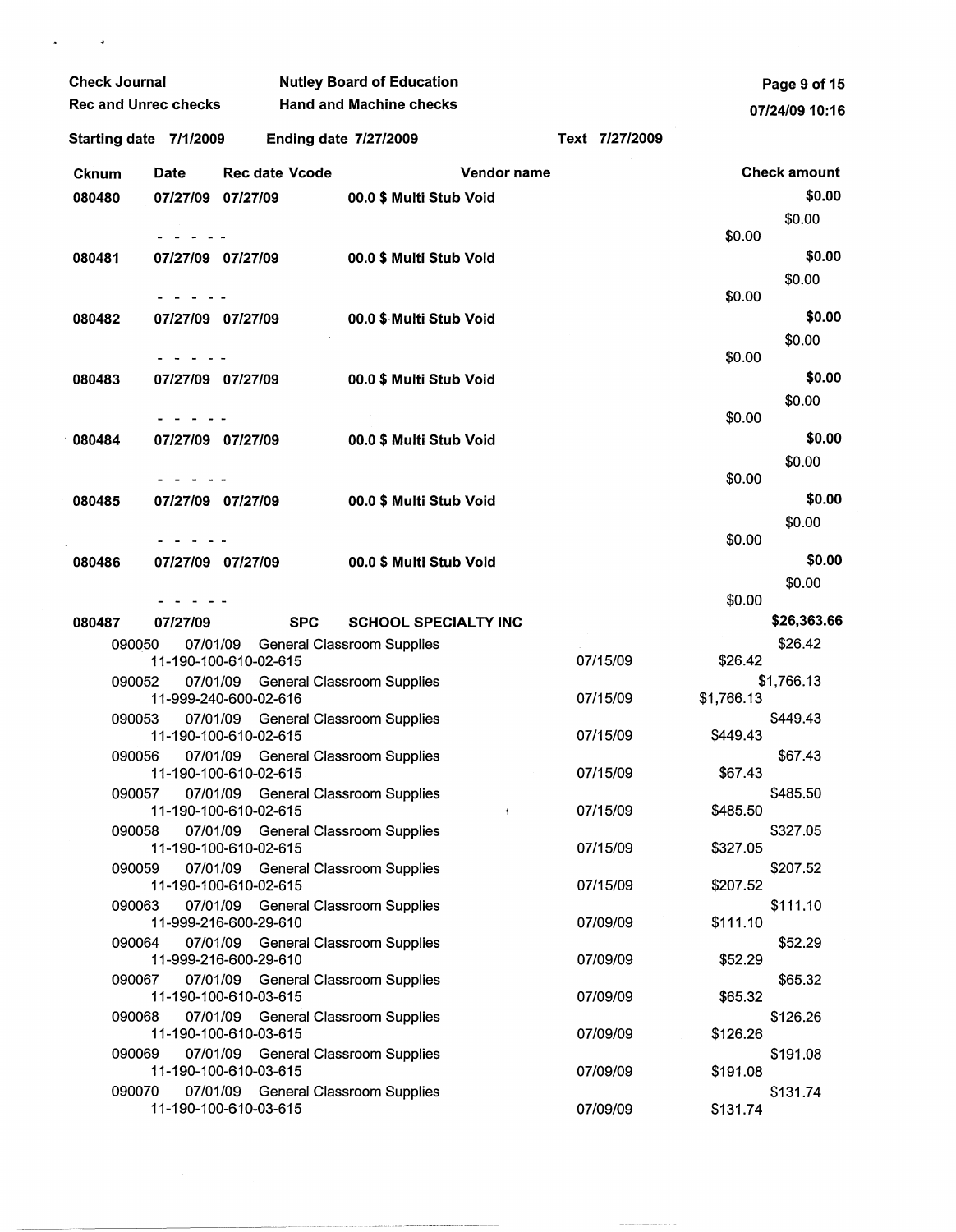| Check Journal               |                       |                | <b>Nutley Board of Education</b>                                           |             |                |            | Page 10 of 15        |  |
|-----------------------------|-----------------------|----------------|----------------------------------------------------------------------------|-------------|----------------|------------|----------------------|--|
| <b>Rec and Unrec checks</b> |                       |                | <b>Hand and Machine checks</b>                                             |             |                |            | 07/24/09 10:16       |  |
| Starting date 7/1/2009      |                       |                | <b>Ending date 7/27/2009</b>                                               |             | Text 7/27/2009 |            |                      |  |
| <b>Cknum</b>                | <b>Date</b>           | Rec date Vcode |                                                                            | Vendor name |                |            | <b>Check amount</b>  |  |
| 080487                      | 07/27/09              | <b>SPC</b>     | <b>SCHOOL SPECIALTY INC</b>                                                |             |                |            | \$26,363.66          |  |
| 090072                      | 11-190-100-610-03-615 |                | 07/01/09 General Classroom Supplies                                        |             | 07/10/09       | \$329.95   | \$329.95             |  |
| 090073                      | 11-240-100-610-00-615 |                | 07/01/09 General Classroom Supplies                                        |             | 07/09/09       | \$76.66    | \$76.66              |  |
| 090074                      | 11-230-100-610-00-615 |                | 07/01/09 General Classroom Supplies                                        |             | 07/10/09       | \$32.84    | \$32.84              |  |
| 090075                      | 11-215-100-610-00-615 |                | 07/01/09 General Classroom Supplies                                        |             | 07/10/09       | \$218.94   | \$218.94             |  |
| 090076                      | 11-190-100-610-03-615 |                | 07/01/09 General Classroom Supplies                                        |             | 07/10/09       | \$65.05    | \$65.05              |  |
| 090077                      | 11-190-100-610-03-615 |                | 07/01/09 General Classroom Supplies                                        |             | 07/10/09       | \$142.11   | \$142.11             |  |
| 090078                      | 11-190-100-610-03-615 |                | 07/01/09 General Classroom Supplies                                        |             | 07/10/09       | \$173.22   | \$173.22             |  |
| 090079                      | 11-190-100-610-03-615 |                | 07/01/09 General Classroom Supplies                                        |             | 07/10/09       | \$2,050.29 | \$2,050.29           |  |
| 090081                      | 11-190-100-610-03-615 |                | 07/01/09 General Classroom Supplies                                        |             | 07/10/09       | \$168.39   | \$168.39             |  |
| 090082                      | 11-190-100-610-03-615 |                | 07/01/09 General Classroom Supplies                                        |             | 07/10/09       | \$166.21   | \$166.21             |  |
| 090083                      | 11-190-100-610-03-615 |                | 07/01/09 General Classroom Supplies                                        |             | 07/09/09       | \$357.09   | \$357.09             |  |
| 090084                      | 11-190-100-610-03-615 |                | 07/01/09 General Classroom Supplies                                        |             | 07/10/09       | \$335.43   | \$335.43             |  |
| 090085                      | 11-190-100-610-03-615 |                | 07/01/09 General Classroom Supplies                                        |             | 07/09/09       | \$142.55   | \$142.55             |  |
|                             | 11-190-100-610-03-615 |                | 090086 07/01/09 General Classroom Supplies                                 |             | 07/09/09       | \$76.54    | \$76.54              |  |
| 090087                      | 11-999-222-600-03-614 |                | 07/01/09 General Classroom Supplies                                        |             | 07/09/09       | \$222.08   | \$222.08             |  |
| 090090                      | 11-999-216-600-28-610 |                | 07/01/09 General Classroom Supplies                                        |             | 07/09/09       | \$52.12    | \$52.12              |  |
| 090091<br>090092            | 11-999-216-600-29-610 |                | 07/01/09 General Classroom Supplies<br>07/01/09 General Classroom Supplies |             | 07/09/09       | \$169.05   | \$169.05             |  |
| 090093                      | 11-240-100-610-00-615 |                | 07/01/09 General Classroom Supplies                                        |             | 07/09/09       | \$57.42    | \$57.42              |  |
| 090095                      | 11-215-100-610-00-615 |                | 07/01/09 General Classroom Supplies                                        |             | 07/09/09       | \$201.14   | \$201.14<br>\$189.71 |  |
| 090096                      | 11-204-100-610-00-615 |                | 07/01/09 General Classroom Supplies                                        |             | 07/09/09       | \$189.71   | \$90.89              |  |
| 090097                      | 11-230-100-610-00-615 |                | 07/01/09 General Classroom Supplies                                        |             | 07/09/09       | \$90.89    | \$141.94             |  |
| 090099                      | 11-213-100-610-00-615 |                | 07/01/09 General Classroom Supplies                                        |             | 07/09/09       | \$141.94   | \$129.35             |  |
| 090100                      | 11-190-100-610-03-615 |                | 07/01/09 General Classroom Supplies                                        |             | 07/09/09       | \$129.35   | \$288.40             |  |
|                             | 11-204-100-610-00-615 |                |                                                                            |             | 07/10/09       | \$288.40   |                      |  |

 $\mathcal{L}_{\text{max}}$  and  $\mathcal{L}_{\text{max}}$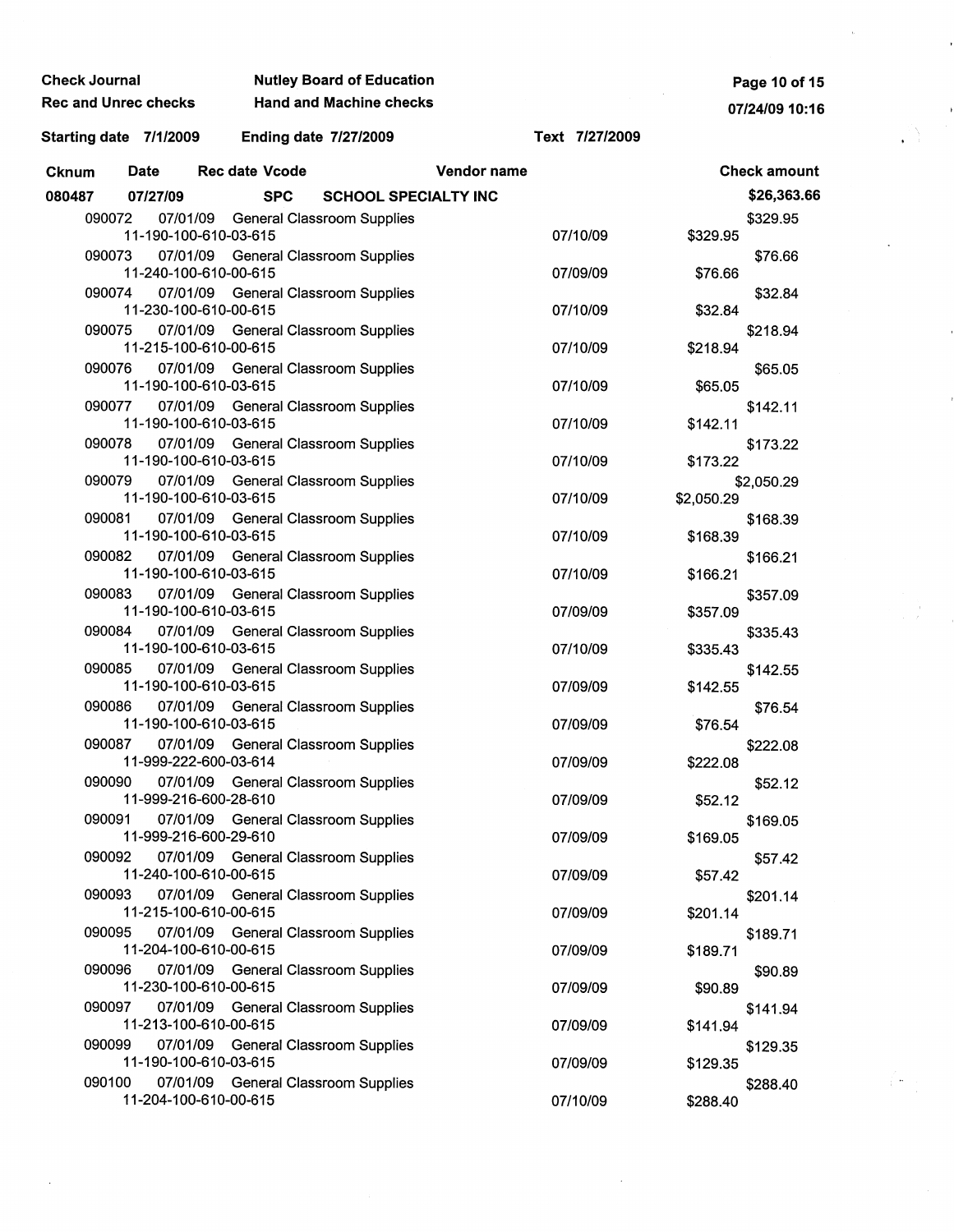| <b>Check Journal</b>        |                                   |                       | <b>Nutley Board of Education</b>    |             | Page 11 of 15  |                |                     |  |
|-----------------------------|-----------------------------------|-----------------------|-------------------------------------|-------------|----------------|----------------|---------------------|--|
| <b>Rec and Unrec checks</b> |                                   |                       | <b>Hand and Machine checks</b>      |             |                | 07/24/09 10:16 |                     |  |
| Starting date 7/1/2009      |                                   |                       | <b>Ending date 7/27/2009</b>        |             | Text 7/27/2009 |                |                     |  |
| <b>Cknum</b>                | <b>Date</b>                       | <b>Rec date Vcode</b> |                                     | Vendor name |                |                | <b>Check amount</b> |  |
| 080487                      | 07/27/09                          | <b>SPC</b>            | <b>SCHOOL SPECIALTY INC</b>         |             |                |                | \$26,363.66         |  |
| 090101                      | 11-190-100-610-03-615             |                       | 07/01/09 General Classroom Supplies |             | 07/09/09       | \$113.14       | \$113.14            |  |
| 090102                      | 11-230-100-610-00-615             |                       | 07/01/09 General Classroom Supplies |             | 07/09/09       | \$41.86        | \$41.86             |  |
| 090103                      | 11-204-100-610-00-615             |                       | 07/01/09 General Classroom Supplies |             | 07/09/09       | \$199.41       | \$199.41            |  |
| 090104                      | 11-204-100-610-00-615             |                       | 07/01/09 General Classroom Supplies |             | 07/09/09       | \$189.30       | \$189.30            |  |
| 090105                      | 11-999-216-600-28-610             |                       | 07/01/09 General Classroom Supplies |             | 07/09/09       | \$63.58        | \$63.58             |  |
| 090107                      | 11-190-100-610-03-615             |                       | 07/01/09 General Classroom Supplies |             | 07/09/09       | \$234.33       | \$234.33            |  |
| 090108                      | 11-204-100-610-00-615             |                       | 07/01/09 General Classroom Supplies |             | 07/09/09       | \$97.88        | \$97.88             |  |
| 090110                      | 11-999-218-600-11-616             |                       | 07/01/09 General Classroom Supplies |             | 07/09/09       | \$141.21       | \$141.21            |  |
| 090111                      | 11-999-216-600-28-610             |                       | 07/01/09 General Classroom Supplies |             | 07/09/09       | \$63.32        | \$63.32             |  |
| 090119                      | 11-999-218-600-00-616             |                       | 07/01/09 General Classroom Supplies |             | 07/15/09       | \$731.89       | \$731.89            |  |
| 090125                      | 07/01/09<br>11-999-221-600-10-616 |                       | <b>General Classroom Supplies</b>   |             | 07/15/09       | \$210.57       | \$210.57            |  |
| 090129                      | 07/01/09<br>11-402-100-600-70-610 |                       | <b>General Classroom Supplies</b>   |             | 07/23/09       | \$310.60       | \$310.60            |  |
| 090131                      | 07/01/09<br>11-999-240-600-01-616 |                       | <b>General Classroom Supplies</b>   |             | 07/15/09       | \$81.46        | \$81.46             |  |
| 090151                      | 07/01/09<br>11-999-213-600-00-610 |                       | <b>General Classroom Supplies</b>   |             | 07/09/09       | \$75.28        | \$75.28             |  |
| 090152                      | 11-213-100-610-00-615             |                       | 07/01/09 General Classroom Supplies |             | 07/10/09       | \$310.17       | \$310.17            |  |
| 090153                      | 11-213-100-610-00-615             |                       | 07/01/09 General Classroom Supplies |             | 07/10/09       | \$349.42       | \$349.42            |  |
| 090164                      | 11-190-100-610-04-615             |                       | 07/01/09 General Classroom Supplies |             | 07/10/09       | \$576.78       | \$576.78            |  |
| 090169                      | 11-213-100-610-00-615             |                       | 07/01/09 General Classroom Supplies |             | 07/10/09       | \$361.72       | \$361.72            |  |
| 090171                      | 11-214-100-610-00-000             |                       | 07/01/09 General Classroom Supplies |             | 07/10/09       | \$442.44       | \$442.44            |  |
| 090172                      | 11-214-100-610-00-000             |                       | 07/01/09 General Classroom Supplies |             | 07/10/09       | \$697.48       | \$697.48            |  |
| 090173                      | 11-999-216-600-29-610             |                       | 07/01/09 General Classroom Supplies |             | 07/10/09       | \$229.21       | \$229.21            |  |
| 090174                      | 11-999-216-600-28-610             |                       | 07/01/09 General Classroom Supplies |             | 07/10/09       | \$156.59       | \$156.59            |  |
| 090178                      | 11-213-100-610-00-615             |                       | 07/01/09 General Classroom Supplies |             | 07/10/09       | \$92.93        | \$92.93             |  |
| 090179                      | 11-190-100-610-05-615             |                       | 07/01/09 General Classroom Supplies |             | 07/10/09       | \$309.18       | \$309.18            |  |

 $\mathcal{L}^{\text{max}}_{\text{max}}$  ,  $\mathcal{L}^{\text{max}}_{\text{max}}$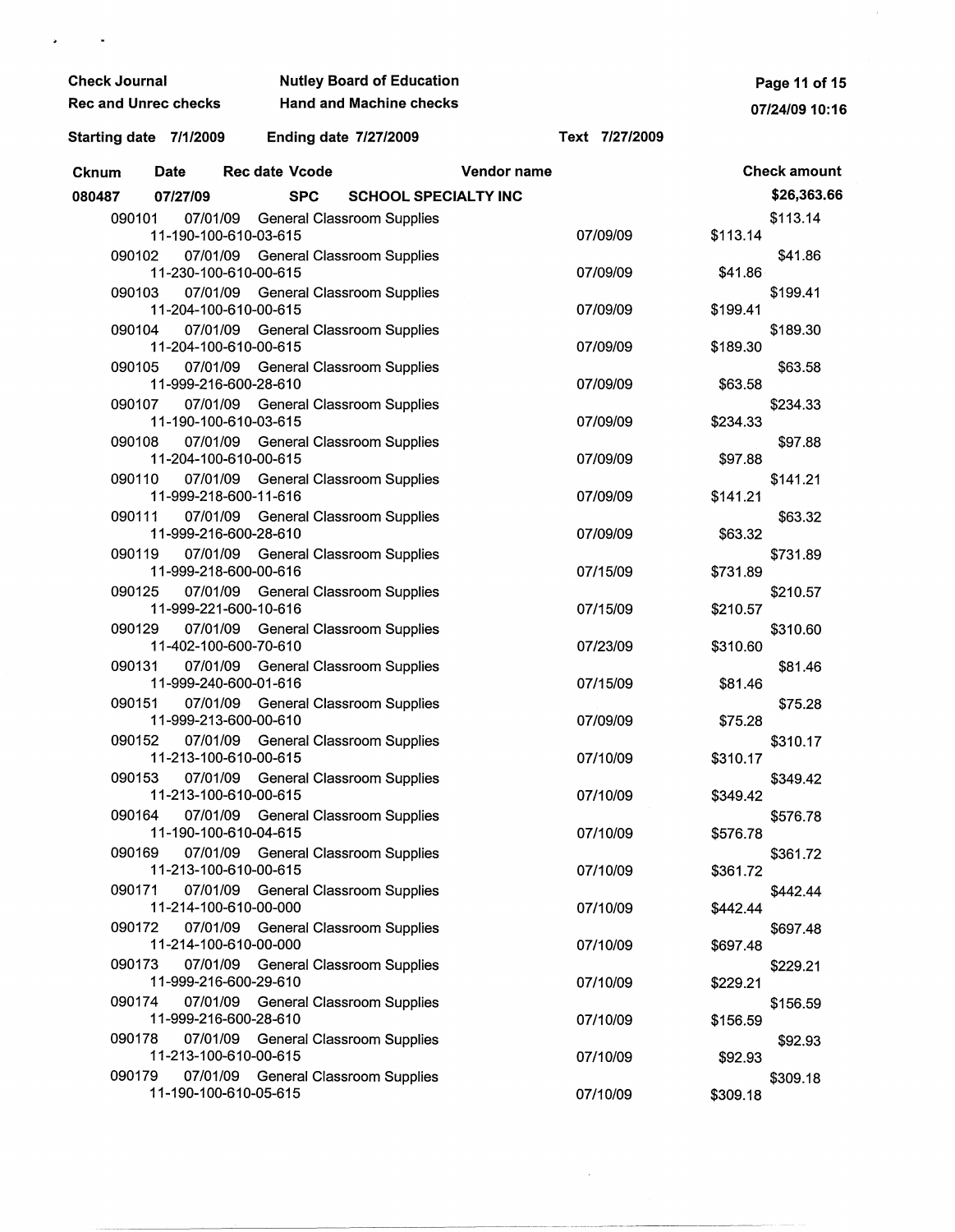| <b>Check Journal</b>        |                                   |                       | <b>Nutley Board of Education</b>                                           |             | Page 12 of 15  |            |                      |
|-----------------------------|-----------------------------------|-----------------------|----------------------------------------------------------------------------|-------------|----------------|------------|----------------------|
| <b>Rec and Unrec checks</b> |                                   |                       | <b>Hand and Machine checks</b>                                             |             |                |            | 07/24/09 10:16       |
| Starting date 7/1/2009      |                                   |                       | <b>Ending date 7/27/2009</b>                                               |             | Text 7/27/2009 |            |                      |
| <b>Cknum</b>                | <b>Date</b>                       | <b>Rec date Vcode</b> |                                                                            | Vendor name |                |            | <b>Check amount</b>  |
| 080487                      | 07/27/09                          | <b>SPC</b>            | <b>SCHOOL SPECIALTY INC</b>                                                |             |                |            | \$26,363.66          |
| 090180                      | 07/01/09<br>11-190-100-610-05-615 |                       | <b>General Classroom Supplies</b>                                          |             | 07/10/09       | \$316.69   | \$316.69             |
| 090181                      | 11-230-100-610-00-615             |                       | 07/01/09 General Classroom Supplies                                        |             | 07/10/09       | \$173.54   | \$173.54             |
| 090185                      | 11-190-100-610-05-615             |                       | 07/01/09 General Classroom Supplies                                        |             | 07/10/09       | \$297.70   | \$297.70             |
| 090189                      | 11-190-100-610-05-615             |                       | 07/01/09 General Classroom Supplies                                        |             | 07/10/09       | \$164.79   | \$164.79             |
| 090190                      | 11-190-100-610-05-615             |                       | 07/01/09 General Classroom Supplies                                        |             | 07/10/09       | \$288.91   | \$288.91             |
| 090192                      | 11-190-100-610-05-615             |                       | 07/01/09 General Classroom Supplies                                        |             | 07/10/09       | \$252.85   | \$252.85             |
| 090196                      | 11-999-240-600-05-616             |                       | 07/01/09 General Classroom Supplies                                        |             | 07/10/09       | \$1,036.31 | \$1,036.31           |
| 090197                      | 07/01/09<br>11-999-213-600-00-610 |                       | <b>General Classroom Supplies</b>                                          |             | 07/10/09       | \$10.57    | \$10.57              |
| 090199                      | 11-999-216-600-29-610             |                       | 07/01/09 General Classroom Supplies                                        |             | 07/10/09       | \$77.81    | \$77.81              |
| 090201                      | 11-190-100-610-05-615             |                       | 07/01/09 General Classroom Supplies                                        |             | 07/10/09       | \$144.63   | \$144.63             |
| 090203                      | 11-230-100-610-00-615             |                       | 07/01/09 General Classroom Supplies                                        |             | 07/10/09       | \$144.90   | \$144.90             |
| 090206                      | 11-213-100-610-00-615             |                       | 07/01/09 General Classroom Supplies                                        |             | 07/10/09       | \$712.59   | \$712.59             |
| 090213<br>090218            | 11-190-100-610-06-615             |                       | 07/01/09 General Classroom Supplies                                        |             | 07/10/09       | \$152.36   | \$152.36             |
|                             | 11-190-100-610-06-615             |                       | 07/01/09 General Classroom Supplies                                        |             | 07/10/09       | \$219.82   | \$219.82             |
| 090219<br>090221            | 11-190-100-610-06-615             |                       | 07/01/09 General Classroom Supplies<br>07/01/09 General Classroom Supplies |             | 07/10/09       | \$316.61   | \$316.61             |
| 090223                      | 11-190-100-610-06-615             |                       | 07/01/09 General Classroom Supplies                                        |             | 07/10/09       | \$357.70   | \$357.70             |
| 090225                      | 11-190-100-610-06-615             |                       | 07/01/09 General Classroom Supplies                                        |             | 07/10/09       | \$295.66   | \$295.66<br>\$344.99 |
| 090231                      | 11-190-100-610-06-615             |                       | 07/01/09 General Classroom Supplies                                        |             | 07/10/09       | \$344.99   | \$115.56             |
| 090232                      | 11-403-100-610-03-000             |                       | 07/01/09 General Classroom Supplies                                        |             | 07/10/09       | \$115.56   | \$30.07              |
| 090234                      | 11-190-100-610-07-615             |                       | 07/01/09 General Classroom Supplies                                        |             | 07/10/09       | \$30.07    | \$71.71              |
| 090235                      | 11-190-100-610-07-615             |                       | 07/01/09 General Classroom Supplies                                        |             | 07/10/09       | \$71.71    | \$36.03              |
| 090237                      | 11-190-100-610-07-615             |                       | 07/01/09 General Classroom Supplies                                        |             | 07/10/09       | \$36.03    | \$146.22             |
| 090241                      | 11-190-100-610-07-615             |                       | 07/01/09 General Classroom Supplies                                        |             | 07/10/09       | \$146.22   | \$124.12             |
|                             | 11-190-100-610-07-615             |                       |                                                                            |             | 07/10/09       | \$124.12   |                      |

 $\mathcal{A}^{\mathcal{A}}$ 

 $\begin{split} \frac{1}{\sqrt{2\pi}}\frac{1}{\sqrt{2\pi}}\frac{N_{\rm{max}}}{\sqrt{2\pi}}\frac{N_{\rm{max}}}{\sqrt{2\pi}} \end{split}$ 

 $\label{eq:2} \frac{1}{\sqrt{2}}\left(\frac{1}{\sqrt{2}}\right)^{1/2} \frac{1}{\sqrt{2}}\left(\frac{1}{\sqrt{2}}\right)^{1/2}$ 

 $\mathcal{A}_{\mu\nu}$  .

 $\frac{1}{2}$  )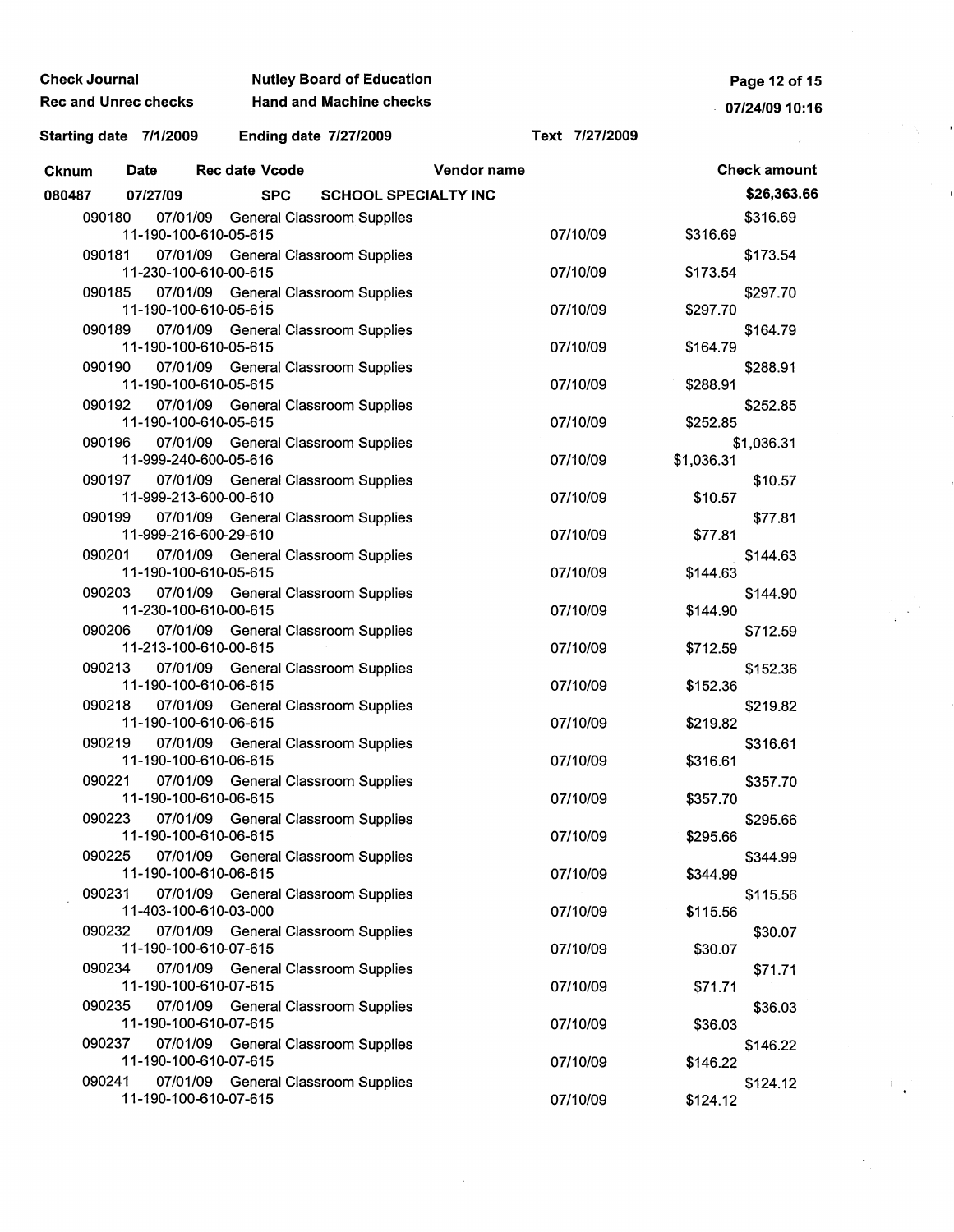| <b>Check Journal</b>        |                                   |                                                                            | <b>Nutley Board of Education</b>   |                    |                |            | Page 13 of 15       |  |  |
|-----------------------------|-----------------------------------|----------------------------------------------------------------------------|------------------------------------|--------------------|----------------|------------|---------------------|--|--|
| <b>Rec and Unrec checks</b> |                                   |                                                                            | <b>Hand and Machine checks</b>     |                    |                |            | 07/24/09 10:16      |  |  |
| Starting date 7/1/2009      |                                   |                                                                            | <b>Ending date 7/27/2009</b>       |                    | Text 7/27/2009 |            |                     |  |  |
| <b>Cknum</b>                | <b>Date</b>                       | <b>Rec date Vcode</b>                                                      |                                    | <b>Vendor name</b> |                |            | <b>Check amount</b> |  |  |
| 080487                      | 07/27/09                          | <b>SPC</b>                                                                 | <b>SCHOOL SPECIALTY INC</b>        |                    |                |            | \$26,363.66         |  |  |
| 090242                      | 07/01/09                          |                                                                            | <b>General Classroom Supplies</b>  |                    |                |            | \$62.00             |  |  |
|                             | 11-190-100-610-07-615             |                                                                            |                                    |                    | 07/10/09       | \$62.00    |                     |  |  |
| 090243                      | 07/01/09<br>11-190-100-610-07-615 |                                                                            | <b>General Classroom Supplies</b>  |                    | 07/10/09       | \$159.92   | \$159.92            |  |  |
| 090244                      | 07/01/09<br>11-190-100-610-07-615 |                                                                            | <b>General Classroom Supplies</b>  |                    | 07/10/09       | \$180.29   | \$180.29            |  |  |
| 090245                      | 07/01/09<br>11-190-100-610-07-615 |                                                                            | <b>General Classroom Supplies</b>  |                    | 07/10/09       | \$194.41   | \$194.41            |  |  |
| 090246                      | 07/01/09<br>11-190-100-610-07-615 |                                                                            | <b>General Classroom Supplies</b>  |                    | 07/10/09       | \$54.87    | \$54.87             |  |  |
| 090247                      | 07/01/09<br>11-190-100-610-07-615 |                                                                            | <b>General Classroom Supplies</b>  |                    | 07/10/09       | \$143.59   | \$143.59            |  |  |
| 090248                      | 07/01/09<br>11-190-100-610-07-615 |                                                                            | <b>General Classroom Supplies</b>  |                    | 07/10/09       | \$209.19   | \$209.19            |  |  |
| 090249                      | 07/01/09<br>11-190-100-610-07-615 |                                                                            | <b>General Classroom Supplies</b>  |                    | 07/10/09       | \$177.38   | \$177.38            |  |  |
| 090251                      | 07/01/09<br>11-190-100-610-07-615 |                                                                            | <b>General Classroom Supplies</b>  |                    | 07/10/09       | \$107.19   | \$107.19            |  |  |
| 090252                      | 07/01/09<br>11-190-100-610-07-615 |                                                                            | <b>General Classroom Supplies</b>  |                    | 07/10/09       | \$146.09   | \$146.09            |  |  |
| 090253                      | 07/01/09<br>11-190-100-610-07-615 |                                                                            | <b>General Classroom Supplies</b>  |                    | 07/10/09       | \$1,988.47 | \$1,988.47          |  |  |
| 090255                      | 07/01/09<br>11-213-100-610-00-615 |                                                                            | <b>General Classroom Supplies</b>  |                    | 07/10/09       | \$200.75   | \$200.75            |  |  |
| 090256                      | 07/01/09<br>11-230-100-610-00-615 |                                                                            | <b>General Classroom Supplies</b>  |                    | 07/10/09       | \$73.76    | \$73.76             |  |  |
| 090261                      | 07/01/09<br>11-190-100-610-07-615 |                                                                            | <b>General Classroom Supplies</b>  |                    | 07/10/09       | \$175.27   | \$175.27            |  |  |
| 090262                      | 07/01/09<br>11-190-100-610-07-615 |                                                                            | <b>General Classroom Supplies</b>  |                    | 07/10/09       | \$151.82   | \$151.82            |  |  |
| 090263<br>090264            | 11-190-100-610-07-615             | 07/01/09 General Classroom Supplies<br>07/01/09 General Classroom Supplies |                                    |                    | 07/10/09       | \$134.11   | \$134.11            |  |  |
| 090265                      | 11-190-100-610-07-615             | 07/01/09 General Classroom Supplies                                        |                                    |                    | 07/10/09       | \$80.15    | \$80.15<br>\$175.58 |  |  |
| 090266                      | 11-190-100-610-07-615             | 07/01/09 General Classroom Supplies                                        |                                    |                    | 07/10/09       | \$175.58   | \$91.74             |  |  |
| 090267                      | 11-190-100-610-07-615             | 07/01/09 General Classroom Supplies                                        |                                    |                    | 07/10/09       | \$91.74    | \$60.55             |  |  |
|                             | 11-190-100-610-07-615             |                                                                            |                                    |                    | 07/10/09       | \$60.55    |                     |  |  |
| 080488                      | 07/27/09                          | <b>SHP</b>                                                                 | SHEFFIELD POTTERY, INC.            |                    |                |            | \$157.50            |  |  |
| 090014                      | 07/01/09<br>11-190-100-610-02-615 | Fine Art Supplies                                                          |                                    |                    | 07/21/09       | \$157.50   | \$157.50            |  |  |
| 080489                      | 07/27/09                          | <b>SPEC</b>                                                                | SPECTRUM CONSULTING, INC.          |                    |                |            | \$5,400.00          |  |  |
| 000591                      | 11-999-213-300-00-000             |                                                                            | 07/17/09 HEALTH PURCH PRO SERVICES |                    | 07/22/09       | \$5,400.00 | \$5,400.00          |  |  |

 $\frac{1}{2} \frac{1}{2} \frac{1}{2} \frac{1}{2} \frac{1}{2} \frac{1}{2}$ 

 $\overline{a}$ 

 $\tilde{\phantom{a}}$ 

--------~------------ - -----------~-

 $\label{eq:2} \frac{1}{\sqrt{2}}\left(\frac{1}{\sqrt{2}}\right)^{2} \left(\frac{1}{\sqrt{2}}\right)^{2} \left(\frac{1}{\sqrt{2}}\right)^{2} \left(\frac{1}{\sqrt{2}}\right)^{2} \left(\frac{1}{\sqrt{2}}\right)^{2} \left(\frac{1}{\sqrt{2}}\right)^{2} \left(\frac{1}{\sqrt{2}}\right)^{2} \left(\frac{1}{\sqrt{2}}\right)^{2} \left(\frac{1}{\sqrt{2}}\right)^{2} \left(\frac{1}{\sqrt{2}}\right)^{2} \left(\frac{1}{\sqrt{2}}\right)^{2} \left(\frac{$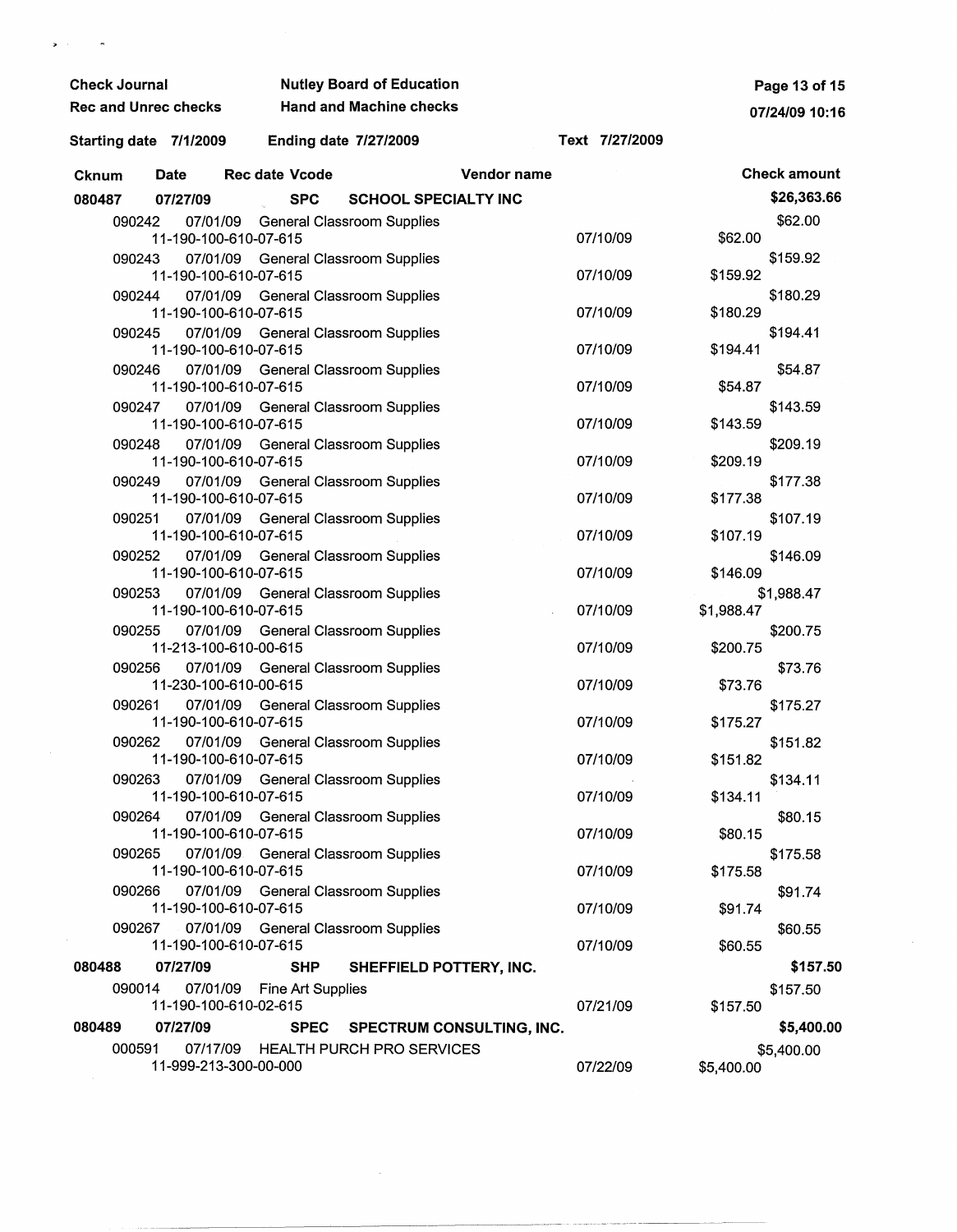| <b>Check Journal</b>        |        |                                                | <b>Nutley Board of Education</b> |                            |                                      |                                       |                      | Page 14 of 15              |                     |
|-----------------------------|--------|------------------------------------------------|----------------------------------|----------------------------|--------------------------------------|---------------------------------------|----------------------|----------------------------|---------------------|
| <b>Rec and Unrec checks</b> |        | <b>Hand and Machine checks</b>                 |                                  |                            | 07/24/09 10:16                       |                                       |                      |                            |                     |
| Starting date 7/1/2009      |        | <b>Ending date 7/27/2009</b>                   |                                  |                            | Text 7/27/2009                       |                                       |                      |                            |                     |
| Cknum                       |        | Date                                           |                                  | <b>Rec date Vcode</b>      |                                      | Vendor name                           |                      |                            | <b>Check amount</b> |
| 080490                      |        | 07/27/09                                       |                                  | <b>SPTI</b>                | <b>SPORTIME</b>                      |                                       |                      |                            | \$1,105.63          |
|                             | 090308 |                                                |                                  |                            | 07/01/09 Physical Education Supplies |                                       |                      |                            | \$219.60            |
|                             |        | 11-190-100-610-03-615                          |                                  |                            |                                      |                                       | 07/10/09             | \$219.60                   |                     |
|                             | 090324 | 11-190-100-610-07-615                          |                                  |                            | 07/01/09 Physical Education Supplies |                                       | 07/10/09             | \$886.03                   | \$886.03            |
| 080491                      |        | 07/27/09                                       |                                  | SJ1                        | <b>SPORTS JOURNAL</b>                |                                       |                      |                            | \$224.10            |
|                             | 000201 | 07/01/09                                       |                                  | <b>SUBSCRIPTION</b>        |                                      |                                       |                      |                            | \$224.10            |
| 080492                      |        | 11-190-100-640-01-645<br>07/27/09              |                                  | <b>STBU</b>                |                                      | <b>STAPLES BUSINESS ADVANTAGE</b>     | 07/15/09             | \$224.10                   | \$304.90            |
|                             | 000447 | 07/07/09                                       |                                  |                            | SP SERV OFFICE SUPPLIES              |                                       |                      |                            | \$304.90            |
|                             |        | 11-999-221-600-10-616                          |                                  |                            |                                      |                                       | 07/23/09             | \$304.90                   |                     |
| 080493                      |        | 07/27/09                                       |                                  | SI <sub>5</sub>            | <b>STEWART INDUSTRIES</b>            |                                       |                      |                            | \$99.00             |
|                             | 000640 | 07/01/09                                       |                                  |                            | <b>MAINTENANCE AGREEMENT</b>         |                                       |                      |                            | \$99.00             |
|                             |        | 11-999-262-420-00-422                          |                                  |                            |                                      |                                       | 07/23/09             | \$99.00                    |                     |
| 080494                      |        | 07/27/09                                       |                                  | <b>SEA</b>                 |                                      | <b>STRAUSS ESMAY ASSOCIATES LLP</b>   |                      |                            | \$2,490.00          |
|                             | 000234 | 07/01/09<br>11-999-230-340-16-000              |                                  |                            | PURCHASED TECH SERVICES              |                                       | 07/14/09             |                            | \$2,490.00          |
| 080495                      |        | 07/27/09                                       |                                  | <b>SEJI</b>                |                                      | SUBURBAN ESSEX JOINT INSURANCE FUND   |                      | \$2,490.00                 | \$109,142.78        |
|                             | 000220 |                                                |                                  |                            | 07/01/09 LIABILITY INSURANCE         |                                       |                      |                            | \$109,142.78        |
|                             |        | 11-999-262-520-00-521                          |                                  |                            |                                      |                                       | 07/23/09             | \$20,915.09                |                     |
|                             |        | 11-999-270-593-00-000                          |                                  |                            |                                      |                                       | 07/23/09             | \$2,368.00                 |                     |
|                             |        | 11-999-270-593-10-000                          |                                  |                            |                                      |                                       | 07/23/09             | \$4,797.47                 |                     |
|                             |        | 11-999-291-210-00-000<br>11-999-291-260-00-000 |                                  |                            |                                      |                                       | 07/23/09<br>07/23/09 | \$45,127.65<br>\$32,994.57 |                     |
|                             |        | 50-910-310-290-00-294                          |                                  |                            |                                      |                                       | 07/23/09             | \$2,940.00                 |                     |
| 080496                      |        | 07/27/09                                       |                                  | <b>LEAS</b>                |                                      | TD EQUIPMENT FINANCE, INC.            |                      |                            | \$16,940.00         |
|                             | 000480 | 07/08/09                                       |                                  | <b>LEASE PAYMENT</b>       |                                      |                                       |                      |                            | \$16,940.00         |
|                             |        | 11-999-270-443-00-000                          |                                  |                            |                                      |                                       | 07/14/09             | \$16,940.00                |                     |
| 080497                      |        | 07/27/09                                       |                                  | CM8                        |                                      | <b>TOSHIBA BUSINESS SOLUTIONS</b>     |                      |                            | \$798.60            |
|                             |        |                                                |                                  |                            | 000518 07/01/09 MAINTENANCE EXPENSE  |                                       |                      |                            | \$798.60            |
| 080498                      |        | 11-999-262-420-00-422<br>07/27/09              |                                  | TRE6                       |                                      | <b>TREASURER, STATE OF NEW JERSEY</b> | 07/15/09             | \$798.60                   | \$170.00            |
|                             | 000548 |                                                |                                  |                            | 07/15/09 TECHNICAL SERVICES          |                                       |                      |                            | \$170.00            |
|                             |        | 11-999-251-330-00-336                          |                                  |                            |                                      |                                       | 07/21/09             | \$170.00                   |                     |
| 080499                      |        | 07/27/09                                       |                                  | <b>TACI</b>                |                                      | <b>TRIARCO ARTS &amp; CRAFTS, LLC</b> |                      |                            | \$100.10            |
|                             | 090007 |                                                |                                  | 07/01/09 Fine Art Supplies |                                      |                                       |                      |                            | \$100.10            |
|                             |        | 11-190-100-610-02-615                          |                                  |                            |                                      |                                       | 07/15/09             | \$100.10                   |                     |
| 080500                      |        | 07/27/09                                       |                                  | <b>TYG</b>                 |                                      | <b>TYGRIS VENDOR FINANCE, INC.</b>    |                      |                            | \$460.40            |
|                             | 000174 | 11-402-100-500-70-440                          |                                  | 07/01/09 LEASE AGREEMENT   |                                      |                                       | 07/23/09             | \$89.00                    | \$89.00             |
|                             | 000634 |                                                |                                  | 07/01/09 LEASE AGREEMENT   |                                      |                                       |                      |                            | \$371.40            |
|                             |        | 11-999-240-500-01-440                          |                                  |                            |                                      |                                       | 07/23/09             | \$371.40                   |                     |
| 080501                      |        | 07/27/09                                       |                                  |                            |                                      | USPM US POSTAGE METER CENTER          |                      |                            | \$208.62            |
|                             | 000656 |                                                |                                  | 07/23/09 POSTAGE SUPPLIES  |                                      |                                       |                      |                            | \$208.62            |
|                             |        | 11-999-230-530-00-532                          |                                  |                            |                                      |                                       | 07/24/09             | \$208.62                   |                     |

 $\begin{array}{c} \begin{array}{c} \begin{array}{c} \end{array} \\ \begin{array}{c} \end{array} \end{array} \end{array}$ 

 $\frac{2\pi}{\sqrt{2}}\frac{1}{\sqrt{2}}\left(\frac{1}{\sqrt{2}}\right)$ 

 $\ddot{\phantom{1}}$ 

 $\int_0^T \frac{d\mu}{\mu}$ 

 $\label{eq:2} \frac{1}{\sqrt{2}}\int_{0}^{\infty}\frac{1}{\sqrt{2\pi}}\left(\frac{1}{\sqrt{2\pi}}\right)^{2}d\mu$ 

 $\ddot{\phantom{a}}$ 

 $\mathcal{L}^{\text{max}}_{\text{max}}$